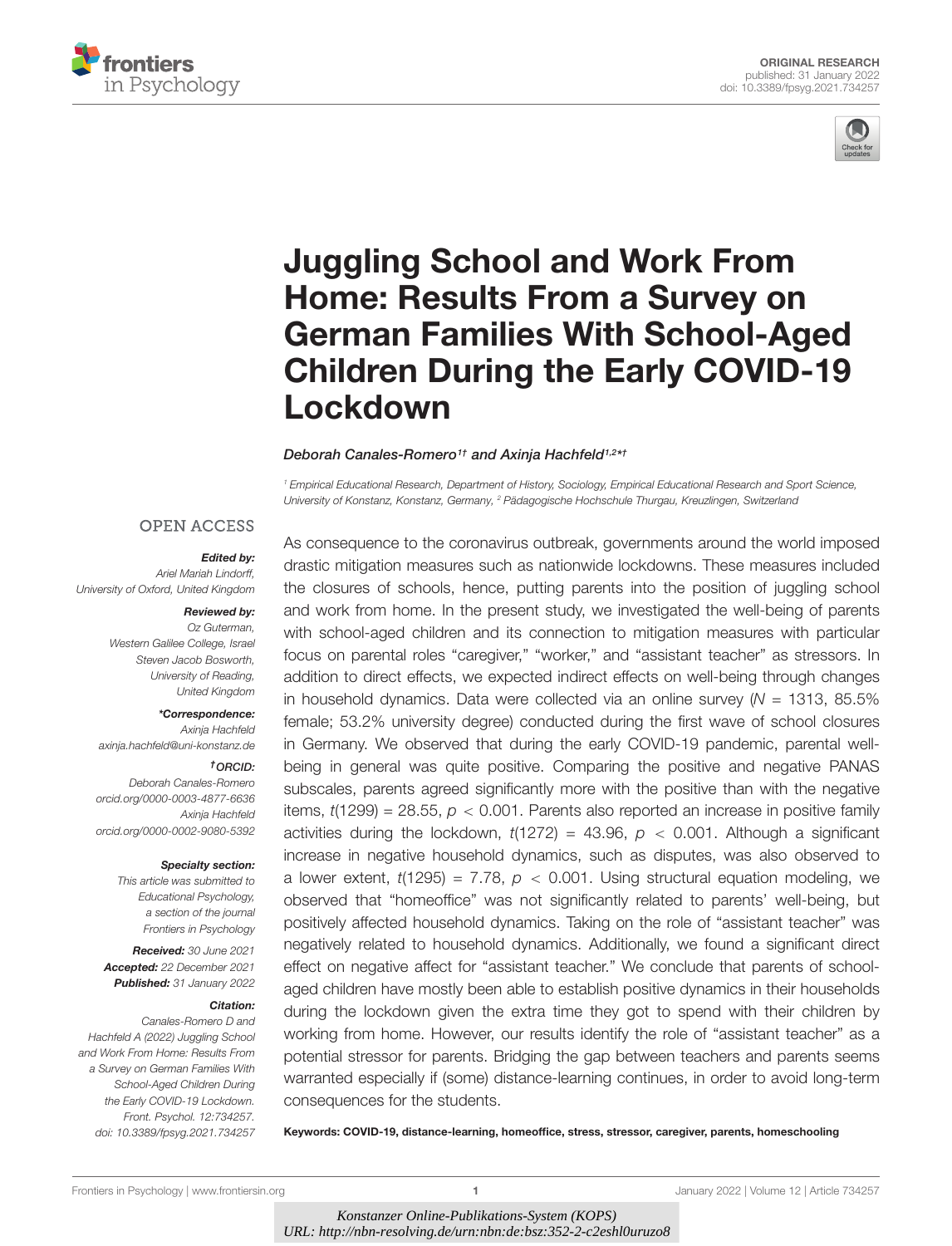# **INTRODUCTION**

The coronavirus disease (COVID-19) outbreak turned into a worldwide crisis in the beginning of 2020. Although three major influenza epidemics [\(Kilbourne,](#page-14-0) [2006\)](#page-14-0) and many other noninfluenza ones—such as HIV—had been recorded in the 20th century, none had reached the levels of global propagation and fatality within such a short timeframe as the 2019 pandemic caused by SARS-CoV-2. Consequently, many governments decided on imposing drastic mitigation measures such as nationwide lockdowns, which included the closure of nonessential businesses, universities, child daycare centers and schools. After it was clear that in-person teaching would not resume for a considerable amount of time, schools around the world continued their curricula remotely via online platforms<sup>[1](#page-1-0)</sup>. This meant not only that all workers from non-essential businesses should work from home (do "homeoffice"[2](#page-1-1) ); but also, in case of parents, they had to simultaneously care for their children. For families with school-aged children, parents had to help them study from home and take on a role as "assistant teacher." In essence, parents were burdened with juggling three concurrent roles from home: worker, parent, and assistant teacher.

Previous research on the effects of (short-term) school closures suggest they are considerably impactful measures against an outbreak [\(Ferguson et al.,](#page-13-0) [2006\)](#page-13-0). A study in the United States [\(Johnson et al.,](#page-14-1) [2008\)](#page-14-1) inquired about the hardship faced by families with school-aged children brought on by school closures due to an influenza B outbreak in North Carolina in late 2006. It found that parents' attitudes toward the measure were overwhelmingly positive and the measure did not represent significant hardship for the affected families. However, the localized nature of the studied influenza outbreak differed in proportion and contagiousness to that of the COVID-19 outbreak. Dealing with this outbreak involves longer-term and more stringent mitigation measures—including not only school closures, but the halting of most activities that require close social contact. Thus, calling into question the applicability of the aforementioned study's results for the current pandemic, and also about the generalizability of country-specific results due to diverse handling of the crisis by different governments. Some evidence to that effect was found in an early COVID-19 study in Canada [\(Findlay and Arim,](#page-14-2) [2020\)](#page-14-2), which reported that anxiety levels were high regarding family stress during the lockdown. So although the empirical base about the psychological and social consequences of the pandemic is growing rapidly, its full impact—especially on families—is presently unknown (cp. [Prime](#page-14-3) [et al.,](#page-14-3) [2020\)](#page-14-3) and thus requires further study.

According to some, the COVID-19 pandemic and its associated mitigation measures will have similar effects to those of ecological disasters, terrorist attacks, political coups and other catastrophic events [\(Baker et al.,](#page-13-1) [2020\)](#page-13-1). It is important to know if the mitigation measures used around the world against COVID-19 are having adverse side effects on families because these can spill over within the family system and continue to be felt by the members and families as a whole in the years to come. Armed with this information, governments could improve such measures in future events of a similar nature or enact countermeasures. Due to the lack of information on the impact this type of crisis has on families with school-aged children, the focus of the present study was to investigate how families in Germany[3](#page-1-2) were coping and what effect the mitigation measures (especially, the closures of schools and non-essential businesses) have had on the well-being of parents in particular.

### The Family as a Dynamic System

The family is the most immediate context for the individual and has been described by social scientists as the primary social unit [\(Ebrahim and Ebrahim,](#page-13-2) [1982\)](#page-13-2). Families perform multiple functions that provide benefits to individuals within them and to our society [\(Patterson,](#page-14-5) [2002\)](#page-14-5). These functions are: (1) membership and family formation, (2) economic support, (3) nurturance, education, and socialization, (4) protection of vulnerable members.

The bioecological model by [Bronfenbrenner and Morris](#page-13-3) [\(2006\)](#page-13-3) highlights that the family is embedded in the community level, and the community level is, in turn, embedded in the social level. Because of their nested-ness, the different levels have mutual influence. This underlines the importance of studying families: because it provides a picture of an individual within his/her context. As a family is established through (commonly) the union of a couple, a set of habits, rituals and (tacit) rules are slowly forged by the members through their interaction [\(Ford,](#page-14-6) [1983;](#page-14-6) [Fiese et al.,](#page-14-7) [2002\)](#page-14-7). At the same time that each of the members help forge this "family dynamic", they are also influenced by it in a feedback loop (see [Prime et al.,](#page-14-3) [2020\)](#page-14-3). It is the mechanism through which family members influence each other and their dyadic relationships. Children are especially susceptible to changes in rituals, habits and rules, possibly impacting their developmental outcomes [\(Browne et al.,](#page-13-4) [2015\)](#page-13-4). Therefore, any crisis or event that shifts these dynamic processes could have lasting spillover effects to be felt for many years to come.

This notion about how family members influence each other and their dynamic is the one of the basic tenets of systems theories [\(Prime et al.,](#page-14-3) [2020\)](#page-14-3). Parents, as the leaders of families, have a main role in shaping family dynamics. Thus, changes in their well-being can result in changes in the family system, also referred to as spillover or "cascading effects" [\(Prime et al.,](#page-14-3) [2020\)](#page-14-3). It is often helpful to compare the family system as a cog machine, so a change or disruption in one will in turn change

<span id="page-1-1"></span><span id="page-1-0"></span><sup>&</sup>lt;sup>1</sup>Naturally, schools differed on how smoothly and efficaciously they implemented the change and in their expectations regarding the supporting role of the parents. <sup>2</sup>This term (alternative spelling "home-office") will be used throughout this paper to shorten "working from home." However, it should be noted that this is more of a German term, different from the American English term "home office," which refers to an office space at home, or the British English "Home Office," which refers to a governmental department [\(German Language Blog,](#page-14-4) [2020\)](#page-14-4). In Germany, another term that is used in official documents is "telework."

<span id="page-1-2"></span><sup>&</sup>lt;sup>3</sup>Our questionnaire was in German and was aimed (and disseminated) mainly to German residents. However, we did not discard participants from other Germanspeaking countries from the final sample (such as Austria or Switzerland), which took similar mitigation measures roughly during the same timeframe [\(Schweizer](#page-14-8) [Bundesrat,](#page-14-8) [2020;](#page-14-8) [Blum and Dobrotic,](#page-13-5) [2021\)](#page-13-5).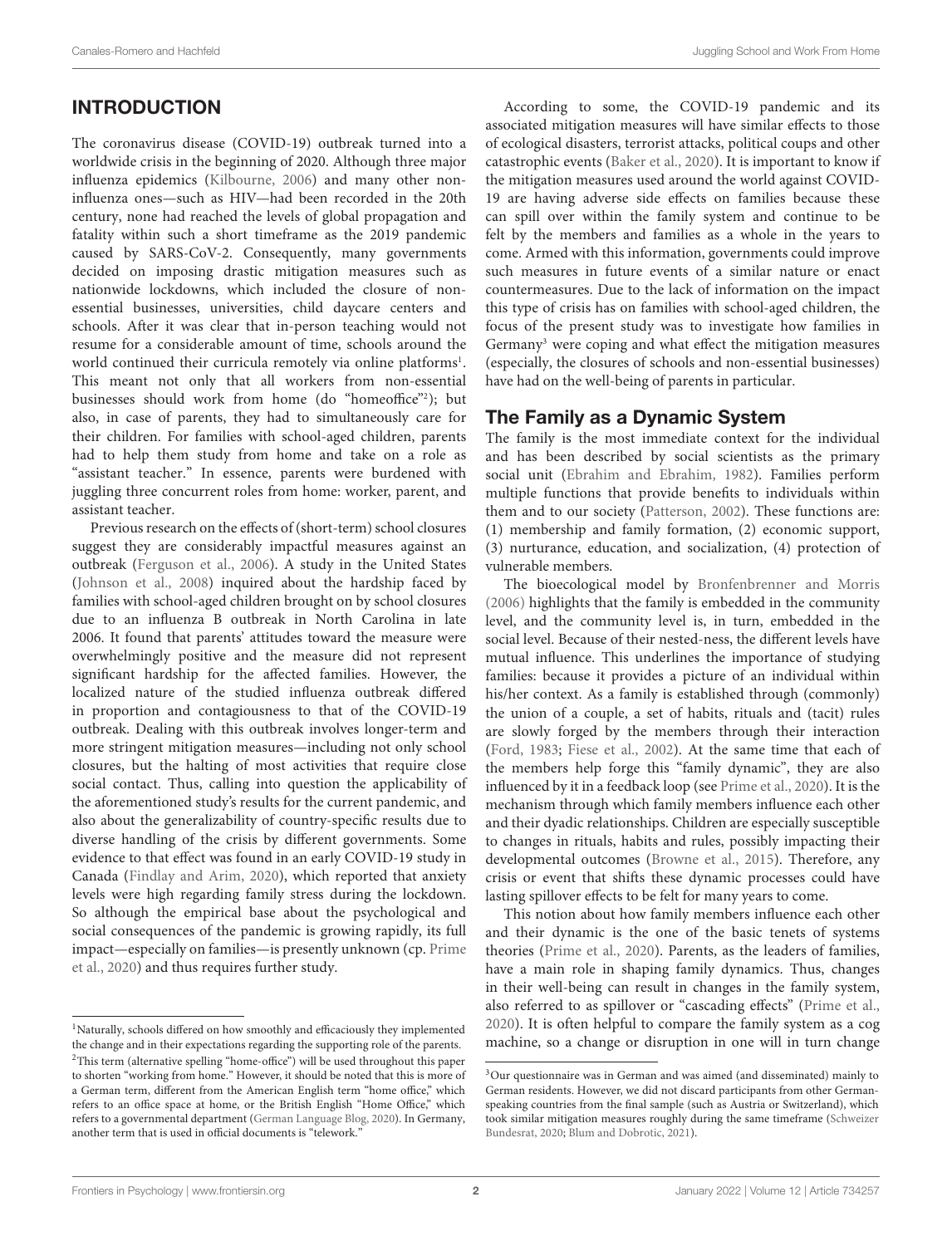or disrupt all of the others. So, any stressors affecting parental well-being negatively can also affect the well-being of the children negatively [\(Baker et al.,](#page-13-6) [2001;](#page-13-6) [Kaplan et al.,](#page-14-9) [2001;](#page-14-9) [Yotyodying](#page-15-0) [and Wild,](#page-15-0) [2016\)](#page-15-0). As an example, some of the "cascading effects" associated with lower levels of well-being amongst parents are harsher parenting practices and favoritism [\(Prime et al.,](#page-14-3) [2020\)](#page-14-3), which in turn have effects on the children's well-being.

However, [Prime et al.](#page-14-3) [\(2020\)](#page-14-3) identify the family system also as a source for resilience because a well-functioning system can buffer negative effects of social changes on parents' and children's well-being. The defining feature of the family system are the relationships between its members which likely have changed due to the mitigating measures. With schools and workplaces closed, most families were spending more time together. While previous research shows that this can increase conflicts between all family members [\(Prime et al.,](#page-14-3) [2020\)](#page-14-3), it might also have positive effects if parents use the opportunity to spend more quality time with their children.

In sum, in this study, we investigate how the social changes, i.e., the mitigating measures, are related to parental well-being. The mitigating measures could affect parental well-being directly or indirectly, through changes in family or household dynamics. Families could differ with regard to how the mitigating measures affect their household dynamics. While we assume that the mitigating measures are stressors that are more likely to lead to negative changes, positive changes are also plausible. Hence, in this study, we were also interested in understanding how the family or household dynamics (namely, frequency and type of bonding activities and arguments) have changed since the introduction of COVID-19-related mitigation measures and how these changes relate to parental well-being.

# Effects of Mitigating Measures on Well-Being and Changes in Household **Dynamics**

In [Hobfoll'](#page-14-10)s [\(1989\)](#page-14-10) conservation of resources model, stress is an individual's reaction to any type of loss: both perceived and actual loss, or even lack of gain. These situations that signify loss are also known as stressors. The direct threat of COVID-19 is the loss of health or potential loss of life of one or more members of the family. However, in the particular case of the COVID-19 pandemic, we can expect that this crisis will have also indirect effects on families and family members due to the mitigation measures imposed by governments [\(Brown et al.,](#page-13-7) [2020\)](#page-13-7). These mitigation measures have changed the quantity and quality of roles parents take on, thereby affecting parents well-being directly but also indirectly via changes in household dynamics. We will now discuss the two avenues of effects that we will focus on in this study.

### Direct Effect on Well-Being

Stressors can have a direct psychological effect on individuals by the simple virtue of being. Hence, the mere knowledge of the pandemic and/or the mitigation measures themselves could already have adverse effects on individuals. Previous studies have established the direct link between external stressors and wellbeing [\(Errázuriz Arellano et al.,](#page-13-8) [2012;](#page-13-8) [Cobham et al.,](#page-13-9) [2016\)](#page-13-9), and recent studies during the COVID-19 pandemic have confirmed it [\(Masten and Motti-Stefanidi,](#page-14-11) [2020;](#page-14-11) [Achterberg et al.,](#page-13-10) [2021\)](#page-13-10). Data from the German Socio-Economic Panel (SOEP), a household survey with approximately 15,000 households, showed a decline in life satisfaction in parents, as well as satisfaction with familylife during the pandemic. To test this, the researchers compared data from 2018 with data from May–June 2020. Parents with children below 11 years of age were especially prone to a decrease in levels of satisfaction [\(Huebener et al.,](#page-14-12) [2020\)](#page-14-12). The highest decline was found in parents with children under the age of three. Similarly, a longitudinal study during the pandemic among parents with preschool children found an increase in selfreported stress levels from November 2020 to beginning of 2021. Parents whose children had to stay at home due to the mitigating measures reported the highest level of stress [\(Autorengruppe](#page-13-11) [Corona-KiTa-Studie,](#page-13-11) [2021\)](#page-13-11).

Given the self-reinforcing nature of the family system and that parents are the family leaders—and are therefore the ones who putatively lead the family to manage the lockdown by adapting their habits, rituals and rules—we think it is particularly important to check for their well-being as a proxy or indicator of how the family is doing and will do in the future.

### Changes in Household Dynamics Due to Changes in Parental Roles (Indirect Effect on Well-Being)

As we have mentioned before, parental roles have changed as consequence not of the pandemic, but of the mitigation measures enacted in every respective country. Here we go more in depth regarding the general changes brought on by the mitigation measures on the roles parents play in the household.

### **Caregiver**

With the closure of all non-essential businesses, families have found themselves homebound with few entertainment and recreational options. Social-distancing required to avoid close contact people outside one's own household circle. This is a considerable change to the everyday life of most families and will require for the family habits, rituals and rules to adapt to this new reality. The process of adapting to change involves the whole family, however, parents as the leaders of the unit will need to use more of their resources to lead the family in such process. It is expected that the normal levels of stress related to parenting [\(Greenberger and O'Neil,](#page-14-13) [1993\)](#page-14-13) and family stress [\(Patterson,](#page-14-5) [2002\)](#page-14-5) will be elevated by this adaptational process. We believe that due to these changes, the role of "caregiver" will pose more stress than usual, particularly if this role is unequally distributed among the parental dyad, i.e., one parent takes on more of the "caregiving" responsibilities than the other. For Germany, the main caregiver is usually the mother. This in mind, it is not surprising that [Huebener et al.](#page-14-12) [\(2020\)](#page-14-12) found gender differences in family life satisfaction (lower in mothers than in fathers) in families with small children during the COVID-19 lockdown in Germany, that the authors attributed to the higher share of caretaking responsibilities on the mothers' side. However, for some families the extra time they have to spend together may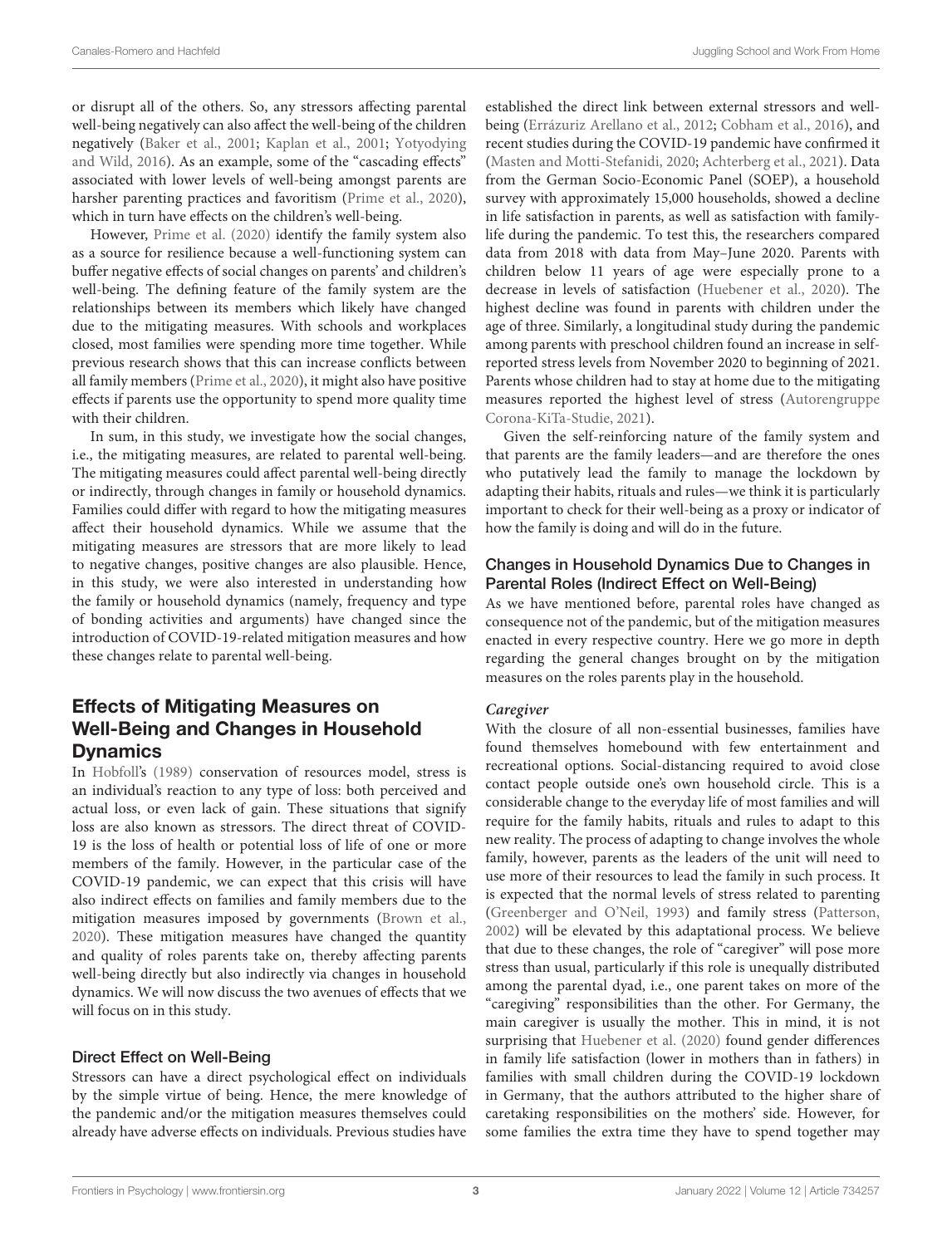provide an opportunity to engage in activities that promote the bonding and enrich dyadic relationships [\(Huebener et al.,](#page-14-12) [2020\)](#page-14-12). This has already been observed during the pandemic, as shown by a study from the United Kingdom [\(Benzeval et al.,](#page-13-12) [2020\)](#page-13-12). [Cohen et al.](#page-13-13) [\(2020\)](#page-13-13) also found evidence for positive as well as negative changes. While parents agreed to enjoy spending more time with their children and with the family, they also found it difficult to reconcile work and family. As a consequence, many parents agreed that they feel stressed because of the many obligations and challenges. Parents who reported having financial worries were significantly more likely to agree with items assessing negative household changes compared to parents without financial burdens.

### **Assistant Teacher**

Although schools in most countries closed down, education was expected to continue – also referred to as emergency remote education (ERE; [Letzel et al.,](#page-14-14) [2020\)](#page-14-14). While some countries were well-prepared to shift from classroom teaching to online teaching (because the infrastructure was already available), other countries struggled finding ways to implement it. For Germany, a country in which homeschooling is legally prohibited, the sudden change to distance-learning posed particular problems (for a distinction between "homeschooling" and "distance-learning" see [Jolly and](#page-14-15) [Matthews,](#page-14-15) [2018\)](#page-14-15). In comparison to other Western countries, Germany lagged behind on digitalization, and the educational system in particular lacks the necessary structures for and experiences with digital teaching and learning [\(Bos et al.,](#page-13-14) [2014;](#page-13-14) [Eickelmann et al.,](#page-13-15) [2019;](#page-13-15) [Huber et al.,](#page-14-16) [2020\)](#page-14-16). Hence, before the pandemic teachers used digital media less often than teachers in other countries and often feel ill-prepared to handle it [\(Bos](#page-13-14) [et al.,](#page-13-14) [2014;](#page-13-14) [Eickelmann et al.,](#page-13-15) [2019\)](#page-13-15). When schools first closed down, on March  $16^{th}$ , 2021, there was no system in place to give structured support and guidance to the teachers. Instead, schools were left alone with how to organize their teaching, which formats to implement (synchronous or asynchronous, etc.), which digital platforms to use and how and how often to get in contact with the students and their parents. It is not surprising then that during the first lockdown parents reported low levels of contact with the teachers [\(Porsch and Porsch,](#page-14-17) [2020;](#page-14-17) [Wildemann and Hosenfeld,](#page-15-1) [2020;](#page-15-1) [Steinmayr et al.,](#page-14-18) [2021;](#page-14-18) [Ulrich](#page-14-19) [et al.,](#page-14-19) [in press\)](#page-14-19) and a reduction of individual support [\(Wildemann](#page-15-1) [and Hosenfeld,](#page-15-1) [2020\)](#page-15-1). Instruction was often implemented by sending out tasks once a week and requiring students to send their answers back [\(Steinmayr et al.,](#page-14-18) [2021\)](#page-14-18). At the same time, feedback on the sent solutions was often not provided; and importantly, teachers were not allowed to grade student assignments during the first lockdown. In the study by [Steinmayr](#page-14-18) [et al.](#page-14-18) [\(2021\)](#page-14-18), parents reported between 33 and 50% feedback rates from science/biology and language arts teachers, respectively. Video conferencing or other distance-learning activities were rarely held, and if so, would often take place only once a week [\(Steinmayr et al.,](#page-14-18) [2021\)](#page-14-18). The school closures, therefore, resulted in a loss of external structure that was not buffered by a new structure provided by the teachers. In light of this, and in comparison to regular classroom adherence, adherence to "homeschooling" is likely to be (more) dependent on (1) personality traits of the students themselves (cp. [Martarelli et al.,](#page-14-20) [2021\)](#page-14-20), and (2) on the parents. An early German study reported that, indeed, parents were feeling overwhelmed by their new role as assistant teachers and stressed because of their inexperience with it [\(Letzel et al.,](#page-14-14) [2020\)](#page-14-14). These findings are echoed by another study done on parents with school-aged children in Poland, who found that educating their child at home was a "difficult" task [\(Parczewska,](#page-14-21) [2020\)](#page-14-21). On that account, we chose to focus also on how this particular role as a "teaching assistant" would affect parents and the family as a whole.

### **Worker**

As previously mentioned, parents who work have an additional role to juggle during this crisis, which is their role as a worker. For many, the work location shifted from the workplace to the "office at home." This lack of physical separation between home and work could have effects in their productivity and motivation, which in turn might cascade into frictions in the dyadic parentchild relationships. In order to organize work and childcare, approximately half of the parents in a german study shifted their work time (e.g., worked early in the morning, late at night, or during weekends) or took turns [\(Autorengruppe Corona-KiTa-](#page-13-11)[Studie,](#page-13-11) [2021\)](#page-13-11). Yet, working at home could also have beneficial effects by making it easier to work and care for the children simultaneously, not having to waste time commuting or being in the office when there is not much work to do, thus allowing for parents to use this time differently. An early German study that focused on the impact of working from home during the COVID-19 crisis had on workers who were not used to it, found that workers seemed to be adapting well to the situation and their well-being improved during the 2-week study period [\(Schade](#page-14-22) [et al.,](#page-14-22) [2021\)](#page-14-22). However, this study did not particularly focus on parents. For those whose work could not shift to the homeoffice, working hours were often reduced by the employers ("short-time work"), and employees received government-funded "short-time work money." [Möhring et al.](#page-14-23) [\(2021\)](#page-14-23) found that having to reduce their work time did in fact negatively affect mothers' well-being, while it did not affect fathers'.

Taken together, we hypothesized that during the enactment of mitigation measures against COVID-19, the changes in these three roles ("caregiver," "teaching assistant," and "worker") will result in a change in family dynamics within the household. In line with the transactional theory of stress and the conceptional framework on family functioning proposed by [Prime et al.](#page-14-3) [\(2020\)](#page-14-3), we assume that there is a direct relation between parental well-being and these stressors; and also an indirect effect via the changes in household dynamics (see **[Figure 1](#page-4-0)**). Since the changes in household dynamics could be negative and positive, we consider both aspects in our study.

In our study, we focus on parental well-being during the first lockdown in German families and investigate two questions:

- (1) How was parental well-being affected by the mitigating measures which led to changes in the three roles of caregiver, worker, and assistant teacher?
- (2) Can part of the effect of these stressors on well-being be explained by changes in household dynamics?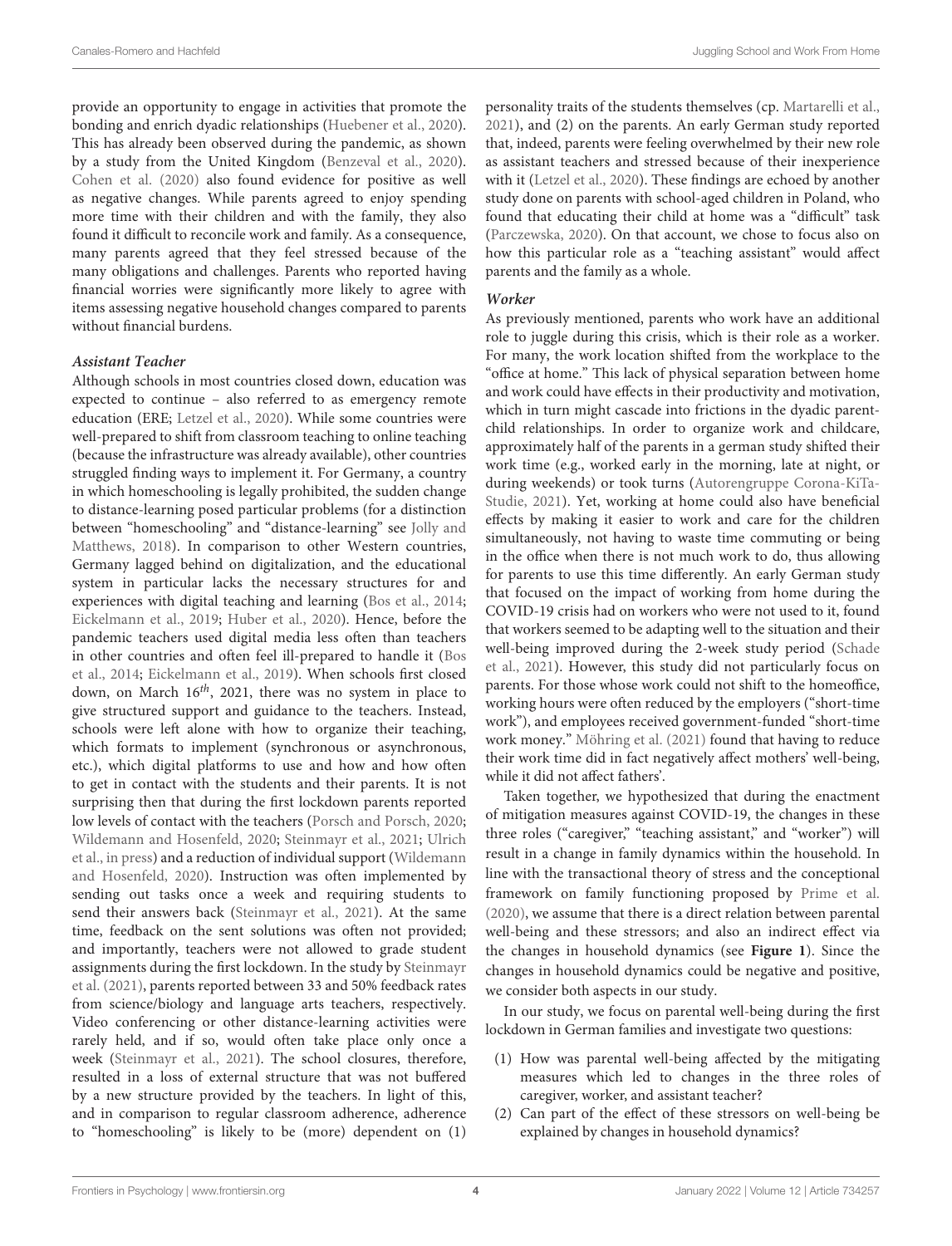

# <span id="page-4-0"></span>MATERIALS AND METHODS

# Procedure and Participants

For this study, an online survey was programmed in German and hosted on the SoSci Survey platform<sup>[4](#page-4-1)</sup>. Parents were invited to answer the 15-min questionnaire. At the beginning of the questionnaire, participants gave informed consent or else were redirected to an exit page. Convenience sampling through multiple-medium promotion (exclusively online, e.g., via Facebook, Twitter, e-mails to parent representatives) yielded 1,725 participants mostly from the German state of Baden-Württemberg (76.6%). Cases in which more than 50% of the questionnaire data was missing were excluded from analysis, resulting in 1,313 cases to be analyzed (85.5% female; 53.2% with university degree, further details in **[Table 1](#page-5-0)**). The excluded cases were exclusively due to participant dropout before answering 50% of the questions, as it was deemed that we could not rely on participant seriousness when this threshold had not been reached. Data were gathered in April 2020 during the "first wave" of school lockdowns, more precisely between the third to fifth week after government-mandated school closures in Germany.[5](#page-4-2) We aimed at this early period to catch the time of greatest instability. We assumed that during the first weeks, parents and children would not yet have had enough time to adapt to the change and develop new daily routines.

Interested participants could join a lottery of 20 gift cards with a value of 25€ each. For the study design and procedure, established ethical guidelines for psychological research were followed.

Although parents with children of any age were allowed to participate, we encouraged them to focus on a single child preferably the one closest to the age of 12, i.e., the 6th grade in

<span id="page-4-1"></span><sup>4</sup>[www.soscisurvey.de](http://www.soscisurvey.de)

the German educational system—to answer the questions. This focus was of particular interest for the researchers for two reasons: first, most children change from elementary school to secondary school at around 10 or 11 years of age (after fourth grade) and this change puts academic demands on the children; hence, we expect families to be still concerned about the educational progress of their child at this stage. Secondly, children at the age of 12 are already expected to work independently on their school tasks even during distance learning; therefore, we expected parents of children that age to be fluctuating between providing support and expecting independence. In our sample, most children (55.24%) were in secondary school, which comprises 5th to 10th grade in most of Germany (except Berlin were children change after grade 6), and of these children, the majority (64.83%) were in the highest (academic) track secondary school ("Gymnasium").

Regarding parent and family characteristics, the sample resembles that of other studies conducted during the school lockdown (e.g., [Porsch and Porsch,](#page-14-17) [2020;](#page-14-17) [Steinmayr et al.,](#page-14-18) [2021\)](#page-14-18). Families with higher educational degrees and higher socio-economic background were overrepresented (**[Table 1](#page-5-0)**). We asked participants how they get along economically and 88% answered to get by well or very well. Roughly, 85% percent said they had enough space in their current living situation. For our study, we asked families to let the parent who is mainly responsible for childcare and distance teaching answer the questionnaire. Thusly, most respondents in our study were female (85.5%)—as in other corona studies—suggesting that mothers are over-proportionally responsible for the children during the pandemic. Further sociodemographic statistics are summarized in **[Table 1](#page-5-0)**.

### Measures

The parent survey assessed a variety of questions capturing how families had experienced and coped during the lockdown, and how they had organized their family life and distance learning.

<span id="page-4-2"></span><sup>5</sup> School-closures were ongoing as this study was finished.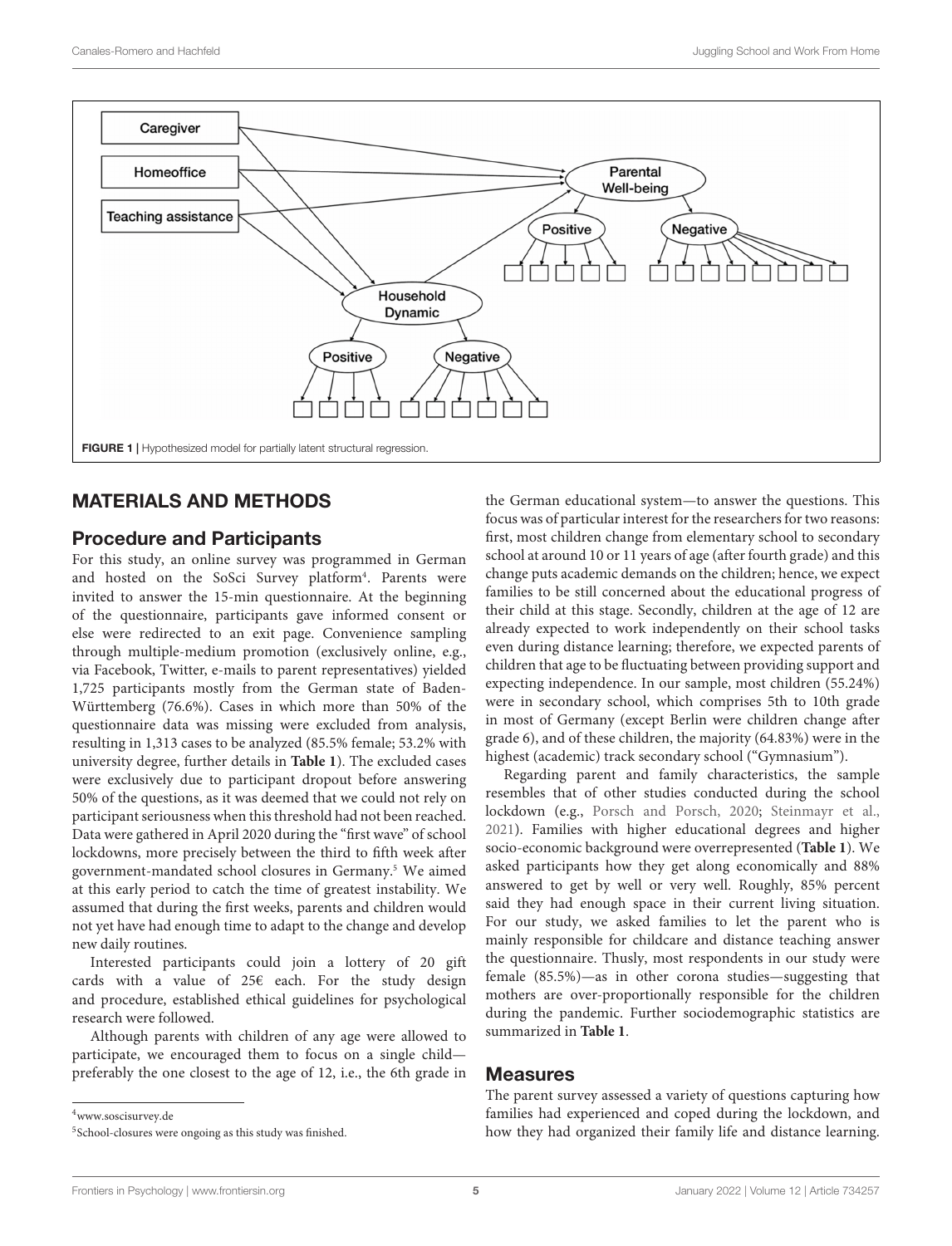### <span id="page-5-0"></span>TABLE 1 | Sample descriptive statistics.

| <b>Variables</b>                   | n                   | $\%$                     | $\mathsf{n}$   | $\%$                              | $\mathsf{n}$   | $\%$                     |  |  |
|------------------------------------|---------------------|--------------------------|----------------|-----------------------------------|----------------|--------------------------|--|--|
| Child                              | <b>Total sample</b> |                          |                |                                   |                |                          |  |  |
| Year of birth                      | 1232                |                          |                |                                   |                |                          |  |  |
| 2007-2010 (10-13 years old)        | 720                 | 54.9%                    |                |                                   |                |                          |  |  |
| Sex                                | 1301                |                          |                |                                   |                |                          |  |  |
| Female                             | 646                 | 49.2%                    |                |                                   |                |                          |  |  |
| Male                               | 649                 | 49.4%                    |                |                                   |                |                          |  |  |
| <b>Diverse</b>                     | 6                   | 0.5%                     |                |                                   |                |                          |  |  |
| Disability                         | 1303                |                          |                |                                   |                |                          |  |  |
| Yes                                | 67                  | 5.1%                     |                |                                   |                |                          |  |  |
| No                                 | 1236                | 94.1%                    |                |                                   |                |                          |  |  |
| Parent                             | <b>Total sample</b> |                          | <b>Fathers</b> |                                   | <b>Mothers</b> |                          |  |  |
| Teacher                            | 1256                | $\qquad \qquad -$        | 129            | $\hspace{1.0cm} - \hspace{1.0cm}$ | 1120           |                          |  |  |
| Yes                                | 153                 | 11.6%                    | 16             | 12.4%                             | 135            | 87.7%                    |  |  |
| No                                 | 1103                | 84.0%                    | 113            | 87.6%                             | 985            | 12.0%                    |  |  |
| Education                          | 1257                | $\overline{\phantom{a}}$ | 129            | $\overline{\phantom{a}}$          | 1123           | $\overline{\phantom{0}}$ |  |  |
| None                               | 3                   | 0.2%                     | 1              | 0.8%                              | 1              | 0.1%                     |  |  |
| Volkschule/Hauptschule             | 35                  | 2.7%                     | 3              | 2.3%                              | 32             | 2.8%                     |  |  |
| Realschulabchluss/Mittlere Reife   | 271                 | 20.6%                    | 24             | 18.6%                             | 246            | 21.9%                    |  |  |
| Hochschulreife/Abitur              | 249                 | 19%                      | 16             | 12.4%                             | 232            | 20.7%                    |  |  |
| Hochschulabschluss                 | 699                 | 53.2%                    | 85             | 65.9%                             | 612            | 54.5%                    |  |  |
| Relationship to child              | 1253                | $\overline{\phantom{a}}$ |                | ÷,                                | ÷,             |                          |  |  |
| Father figure                      | 129                 | 9.8%                     |                |                                   |                |                          |  |  |
| Mother figure                      | 1123                | 85.5%                    |                |                                   |                |                          |  |  |
| Other                              | $\mathbf{1}$        | 0.08%                    |                |                                   |                |                          |  |  |
| Single parent                      | 1253                | $\overline{\phantom{a}}$ | 129            |                                   | 1123           |                          |  |  |
| Yes                                | 139                 | 10.6%                    | 6              | 4.6%                              | 133            | 11.8%                    |  |  |
| No                                 | 1030                | 78.4%                    | 113            | 87.6%                             | 916            | 81.6%                    |  |  |
| Partly/mostly                      | 84                  | 6.4%                     | 10             | 7.7%                              | 74             | 6.6%                     |  |  |
| Main caregiver (of child/children) | 1024                | $\overline{\phantom{a}}$ | 113            | $\hspace{1.0cm} - \hspace{1.0cm}$ | 910            | ÷,                       |  |  |
| Myself                             | 569                 | 43.3%                    | 10             | 7.7%                              | 559            | 49.7%                    |  |  |
| Both of us together                | 403                 | 30.7%                    | 71             | 55.0%                             | 332            | 29.6%                    |  |  |
| Partner                            | 47                  | 3.6%                     | 30             | 23.3%                             | 16             | 1.4%                     |  |  |
| Other person                       | 5                   | 0.4%                     | $\overline{c}$ | 1.5%                              | 3              | 0.3%                     |  |  |
| Work status                        | 1241                | $\overline{\phantom{a}}$ | 126            | $\overline{\phantom{a}}$          | 1085           | $\overline{\phantom{0}}$ |  |  |
| Retired                            | $\hbox{9}$          | 0.7%                     | 3              | 2.3%                              | 6              | 0.5%                     |  |  |
| Looking for a job/unemployed       | 59                  | 4.5%                     | 3              | 2.3%                              | 56             | 5.0%                     |  |  |
| Parental leave                     | 38                  | 2.9%                     | 0              | 0.0%                              | 9              | 3.4%                     |  |  |
| Studying                           | 21                  | 1.6%                     | 1              | 0.8%                              | 20             | 1.8%                     |  |  |
| Mini job                           | 39                  | 3.0%                     | $\circ$        | 0.0%                              | 39             | 3.5%                     |  |  |
| Part-time job                      | 621                 | 47.3%                    | 18             | 13.9%                             | 603            | 53.7%                    |  |  |
| Full-time job                      | 304                 | 23.2%                    | 84             | 65.1%                             | 220            | 19.6%                    |  |  |
| Freelance/company owner            | 150                 | 11.4%                    | 17             | 13.2%                             | 132            | 11.8%                    |  |  |
| Income rating                      | 1251                | $\overline{\phantom{0}}$ | 128            | $\qquad \qquad -$                 | 1121           | $\qquad \qquad -$        |  |  |
| Live comfortably                   | 658                 | 50.1%                    | 64             | 49.6%                             | 594            | 52.9%                    |  |  |
| Get by                             | 499                 | 38.0%                    | 55             | 42.6%                             | 444            | 39.5%                    |  |  |
| Difficulty getting by              | 68                  | 5.2%                     | $\overline{7}$ | 5.4%                              | 61             | 5.4%                     |  |  |
| Only barely get by                 | 26                  | $2\%$                    | $\overline{c}$ | 1.5%                              | 22             | 1.9%                     |  |  |
|                                    |                     |                          |                |                                   |                |                          |  |  |

(Continued)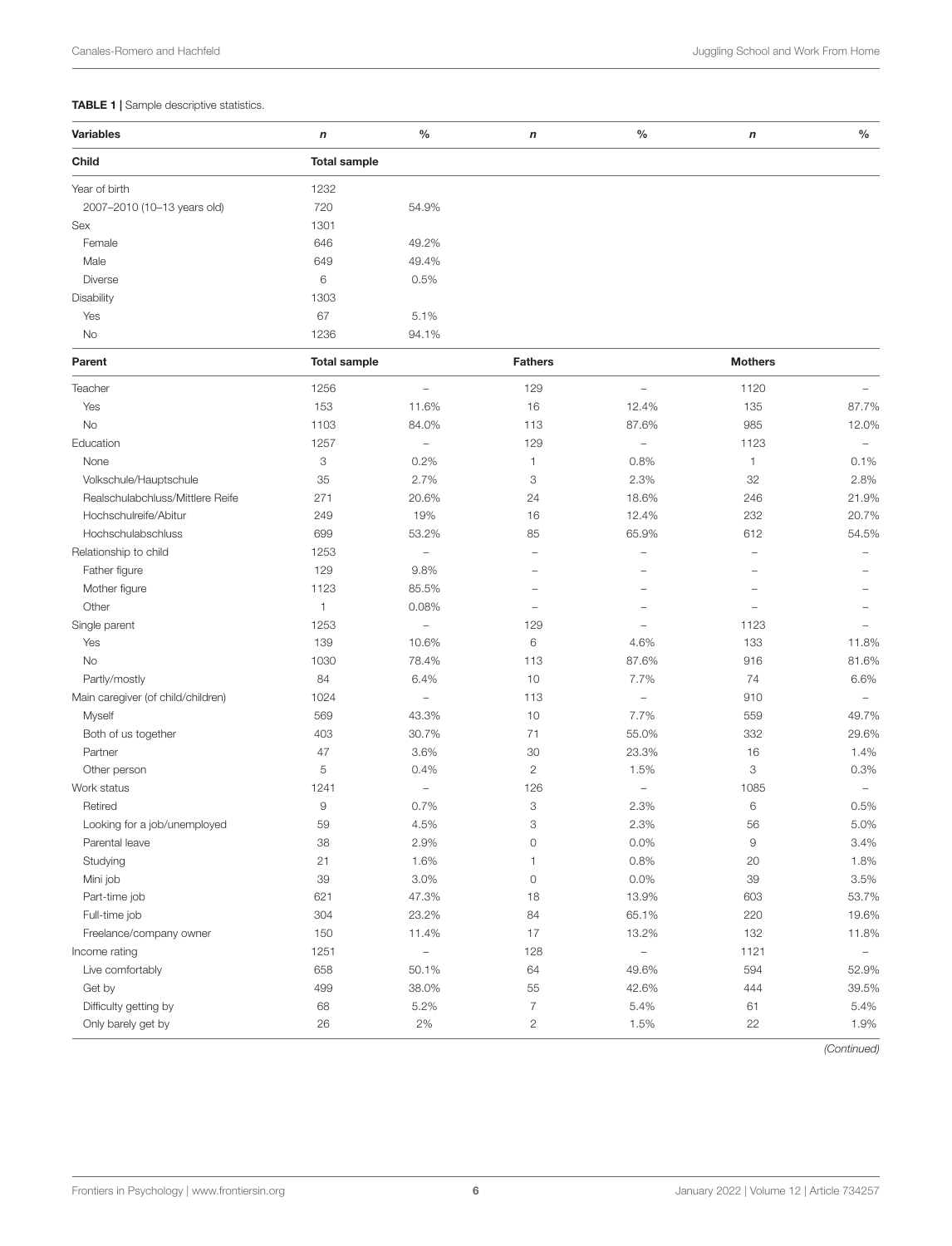#### TABLE 1 | (Continued)

| <b>Variables</b>            | $\mathbf n$ | $\frac{0}{0}$            | n   | $\%$              | n    | $\frac{0}{0}$                |
|-----------------------------|-------------|--------------------------|-----|-------------------|------|------------------------------|
| Homeoffice (those who work) | 1122        | -                        | 121 | -                 | 1000 |                              |
| Yes                         | 546         | 41.6%                    | 75  | 58.1%             | 471  | 41.9%                        |
| Partly                      | 188         | 14.3%                    | 17  | 13.2%             | 170  | 15.1%                        |
| No                          | 388         | 29.6%                    | 29  | 22.5%             | 359  | 32.0%                        |
| Assistant teacher           | 1286        | $\overline{\phantom{0}}$ | 128 | $\qquad \qquad -$ | 1114 | $\qquad \qquad \blacksquare$ |
| Strongly disagree           | 236         | 18.0%                    | 26  | 20.1%             | 199  | 17.7%                        |
| Disagree                    | 406         | 30.9%                    | 34  | 26.4%             | 364  | 32.4%                        |
| Agree                       | 437         | 33.3%                    | 51  | 39.5%             | 368  | 32.8%                        |
| Strongly agree              | 207         | 15.8%                    | 17  | 13.2%             | 183  | 16.3%                        |

Missing data suppressed from this table but considered for percentages. N for each category title represents the amount of people who answered the item(s) from the total sample used. For brevity, only the most represented category of year of birth is reported here. Further breakdown of parent descriptives according to parent gender (only fathers and mothers) included. Parent gender was assessed via the question "relationship to the child," in which the category of "other" and no answer was possible.

In the present analyses, we focus on parental well-being as our main outcome of interest. Following the conceptional framework on family functioning proposed by [Prime et al.](#page-14-3) [\(2020\)](#page-14-3) and the transactional theory of stress, we understand the social changes, represented by the mitigating measures, as stressors that influence parent's well-being and family's household dynamics directly. Changes in household dynamics, in turn, could either amplify negative effects of the mitigating measures or—when changes are positive—serve as a buffer and a source of resilience.

### Well-Being

In order to assess parents' well-being, we used an abbreviated version of the Positive and Negative Affect Schedule (PANAS; [Krohne et al.,](#page-14-24) [1996\)](#page-14-24). Usually consisting of 20 items, we selected the 12 most relevant items for the lockdown situation: five items for positive affect and seven for negative affect (all questions used for this study can be found in **[Supplementary Appendix](#page-13-16) [A](#page-13-16)**). Because of the uncertainty of the unprecedented situation, we also included the additional item "unsettled" (original: "verunsichert"), resulting in 13 items. The traditional 5-point Likert response scale was used, ranging from 1 ("very slightly or not at all") to 5 ("extremely"). The instruction was modified to "How have you felt in the last days [since the lockdown]?" in order to only capture the current emotional state of the individuals since the lockdown and not their general feeling (trait). To avoid priming effects, the PANAS was presented before the other scales, but after asking their children's demographics. Our abbreviated version of the PANAS scale had a good internal consistency for positive (Cronbach's  $\alpha = 0.74$ ) and negative items (Cronbach's  $\alpha = 0.85$ ) despite the fewer number of items in the former.

### Household Dynamic

Parents were asked a series of 10 items related to the household activities/events during the school closures compared to their frequency before the school closures. We included positive and negative household activities/events. The positive items focused on activities that families could do together at home despite the lockdown measures and that could be described as "quality time." Examples for positive activities or events are "cooking or eating together" or "doing recreational activities together like playing board games or music together." The negative items focused (1) on the relationship between parent and child or between the siblings, since previous research has shown that similar threats can increase the potential for conflicts, arguments, and aggression. Example items are: "dispute about use of smartphones, tablets or similar" or "dispute with siblings." Also, because we were interested in the effects of the school closures, negative items (2) focused on schoolwork related negative events. Examples are: "dispute about completing schoolwork" or "dispute about checking the schoolwork." Answers were given on a scale from 1 ("much less often") to 5 ("much more often"), with 3 being a theoretical middle point of "same/no change." The only exception to this was the following item: "My child reacts annoyed when I explain schoolwork to him/her," which only had a response range from 1 ("strongly disagree") to 4 ("strongly agree"). To be included in the scale, the response range was standardized to match the others. The full scale included four positive (Cronbach's  $\alpha$  = 0.62) and six negative items (Cronbach's  $\alpha$  = 0.79), which showed acceptable internal reliability. Although the positive scale's reliability is considerably lower than the negative ones, this might be due to a lower number of items. However, this can still be considered an acceptable reliability value for psychological constructs [\(Field,](#page-13-17) [2013\)](#page-13-17).

### **Stressors**

To assess changes in the family's lifestyle that the pandemic has brought on, three single items were included. These three items aimed at three central stressors brought on by the mitigation measures on families with children that we wanted to focus on, namely on taking on the role of "assistant teacher," doing "homeoffice," and "caregiver." To assess requirements of distance learning, the respondents were asked the following question: "The teachers of my child include me to provide learning support," with answers from 1 ("strongly disagree") to 4 ("strongly agree"). To assess the working conditions, we added the following item: "Can or must you currently work from home (because of the Corona protection regulations)?", with answers from 1 ("yes"), 2 ("in part") and 3 ("no"). To assess amount of childcare responsibility, we asked: "Who is in your home the main person in charge of taking care of the child?", with answers from 1 ("myself"), 2 ("my partner"), 3 ("both of us together"), and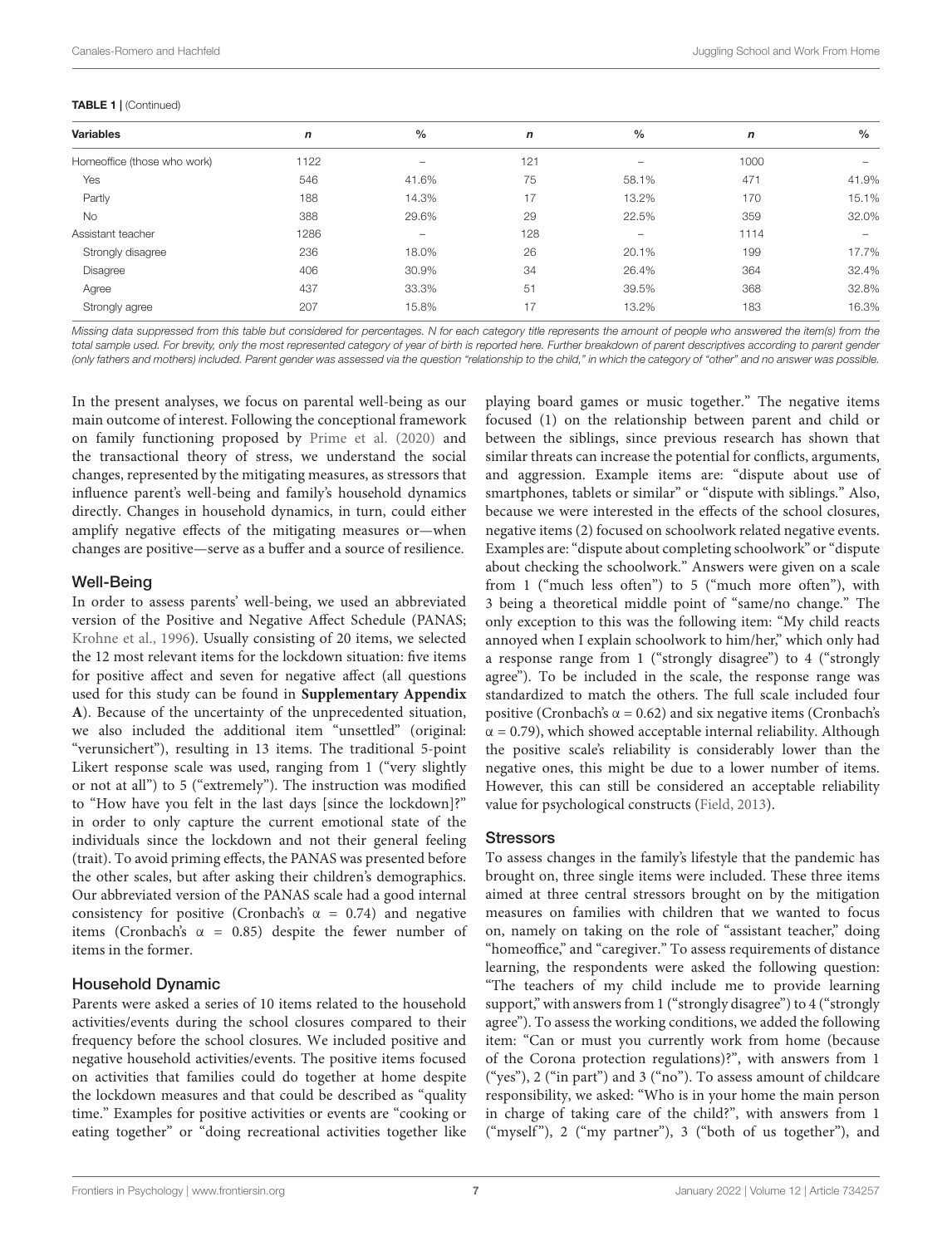4 ["other person(s)"]. This variable was dummy coded into involved in child rearing or not, with answers "my partner" and "other person(s)" coded 1, and "myself" along with "both of us together" coded 2.

# Data Analysis

Data were analyzed using RStudio [\(Team R Studio,](#page-14-25) [2020\)](#page-14-25) version 1.3.1073 "Giant Goldenrod." In order to test the interrelation of all of our variables in context, we decided to use structural equation modeling (SEM) using the lavaan package version 0.6-7. Zero-order correlations were obtained using the rcorr function of the Hmisc library. **[Figure 1](#page-4-0)** depicts our hypothesized model and how we considered our variables to be interrelated. For the final model, we controlled for socioeconomic status.

Missing data was treated using pairwise deletion for the descriptive statistics and zero-order correlations. Due to the limited nature of the response scales (1–5), outlier deletion was not deemed necessary. The total number of used observations in the SEM model was  $n = 960$  (only complete observations used); using Full Information Maximum Likelihood (FIML), that number increased to  $n = 1301$ . The Goodness of Fit Indices (GFI) cutoff values used were those compiled by [Kline](#page-14-26) [\(2005\)](#page-14-26) for SEM models: non-significant  $\chi^2$ , CFI > 0.9 as "good", RMSEA < 0.10 as "acceptable" and <0.08 as "good," SRMR < 0.08 as "good." On account of the large sample size, the chi-square value was not considered to assess the fitness of the model, yet is still reported. For the measurement part of the model, a cutoff value of 0.40 for factor loadings was considered, as low factor loadings could indicate that the latent variable is not adequately measured by that item and therefore should probably be discarded [\(Chin,](#page-13-18) [1998;](#page-13-18) [Hair et al.,](#page-14-27) [2011\)](#page-14-27).

# RESULTS

# Descriptive Results

To explore how parents experienced the first lockdown emotionally, we analyzed the PANAS data (**[Table 2](#page-7-0)**). Comparing the positive and negative affect subscales, the positive items received significantly higher scores ( $M_{PA} = 2.92$ ,  $SD_{PA} = 0.68$ ) than the negative items ( $M_{NA} = 2.06$ ,  $SD_{NA} = 0.72$ ),  $t(1299) = 28.55$ ,  $p < 0.001$ , suggesting that parents were experiencing more positive than negative emotions during the time of the lockdown. The positive item with a highest score was "attentive" ( $M = 3.50$ ,  $SD = 0.88$ ). Whereas the negative item with the highest score was "distressed" ( $M = 2.51$ ,  $SD = 1.04$ ). The item we added to the modified PANAS scale for this particular study ("unsettled") was within the range of the rest of the negative items  $(M = 2.27, SD = 1.03)$ . Fathers and mothers did not significantly differ in average scores for the positive [mothers:  $M = 2.92$ ,  $SD = 0.67$ ; fathers:  $M = 2.94$ ,  $SD = 0.67$ ;  $t(158.67) = 0.31$ ,  $p = 0.75$ ] or the negative scale [mothers:  $M = 2.06$ ,  $SD = 0.71$ ; fathers:  $M = 2.01$ ,  $SD = 0.74$ ;  $t(156.29) = -0.75$ ,  $p = 0.45$ .

Regarding the current household dynamics, we looked at the responses to the HHD scale (**[Table 3](#page-8-0)**). Keeping in mind that this scale was designed to show relative frequency, an answer of 3 would represent no change in the frequency of activities relative

<span id="page-7-0"></span>TABLE 2 | Itemized response percentages for the PANAS scale, grouped by subscale.

|                |      |                | Positive scale% |      |      | <b>Descriptives</b> |      |           |
|----------------|------|----------------|-----------------|------|------|---------------------|------|-----------|
| Item           | 1    | $\overline{2}$ | 3               | 4    | 5    |                     | М    | <b>SD</b> |
| 1 Active       | 3.0  | 14.1           | 45.7            | 28.1 | 8.0  |                     | 3.24 | 0.90      |
| 6 Inspired     | 19.1 | 31.2           | 34.3            | 12.6 | 1.5  |                     | 2.45 | 0.99      |
| 8 Enthusiastic | 28.7 | 27.8           | 30.0            | 10.2 | 2.3  |                     | 2.29 | 1.06      |
| 10 Determined  | 6.9  | 17.4           | 39.6            | 28.0 | 6.7  |                     | 3.10 | 1.00      |
| 11 Attentive   | 2.0  | 9.0            | 36.6            | 39.8 | 11.1 |                     | 3.50 | 0.88      |
|                |      |                |                 |      |      | Subscale            | 2.92 | 0.68      |
|                |      |                | Negative scale% |      |      |                     |      |           |
| 2 Distressed   | 15.6 | 39.3           | 25.4            | 15.1 | 3.5  |                     | 2.51 | 1.04      |
| 3 Upset        | 33.2 | 35.6           | 16.5            | 10.7 | 3.0  |                     | 2.14 | 1.09      |
| 4 Startled     | 47.3 | 29.1           | 13.7            | 7.1  | 1.8  |                     | 1.86 | 1.02      |

| 4 Startled   |      |                     |         | 47.3 29.1 13.7 7.1 1.8  |      |          | 1.86 | 1.02 |  |
|--------------|------|---------------------|---------|-------------------------|------|----------|------|------|--|
| 5 Hostile    | 73.6 | 16.1                | 6.5 2.1 |                         | 04   |          | 1.37 | 0.74 |  |
| 7 Irritable  |      |                     |         | 22.2 41.2 17.1 14.9 3.4 |      |          | 2.35 | 1.09 |  |
| 9 Nervous    |      | 39.2 31.7 15.2 11.3 |         |                         | - 14 |          | 2.03 | 1.06 |  |
| 12 Scared    |      | 40.8 37.7 11.2 7.3  |         |                         | -18  |          | 1.90 | 0.99 |  |
| 13 Unsettled |      | 22.0 45.5 16.2 12.0 |         |                         | 30.  |          | 2.27 | 1.03 |  |
|              |      |                     |         |                         |      | Subscale | 2.06 | 0.72 |  |

Response options 1 ("very slightly or not at all"), 2 ("a little"), 3 ("moderately"), 4 ("quite a bit"), 5 ("extremely").

to the time before the lockdown. Participants responded that the frequency of the inquired activities in the positive subscale was slightly, though significantly, higher ( $M<sub>P</sub> = 3.65$ ,  $SD<sub>P</sub> = 0.54$ ) during the lockdown than before,  $t(1272) = 43.96$ ,  $p < 0.001$ . These activities included cooking or eating together (64.5% reported a higher frequency than before) or doing recreational activities together (57.7% reported a higher frequency than before). The change reported by parents for negative items was lower ( $M_N$  = 3.15,  $SD_N$  = 0.71), but still significantly different to the hypothetical midpoint of 3,  $t(1295) = 7.78$ ,  $p < 0.001$ . For example, 34.6% reported more disputes about homework than before. Roughly half (50.2%) of parents reported that their children have been irritated when parents have to explain schoolwork. Similar to the PANAS scales, female and male caregivers did not significantly differ in average scores for the positive [mothers:  $M = 3.67$ ,  $SD = 0.53$ ; fathers:  $M = 3.64$ ,  $SD = 0.56$ ;  $t(155.92) = -0.60$ ,  $p = 0.54$  or the negative HHD scale, [mothers:  $M = 3.16$ ,  $SD = 0.70$ ; fathers:  $M = 3.09$ ,  $SD = 0.69$ ;  $t(159.52) = -1.01$ ,  $p = 0.31$ . Altogether, the HHD scale indicates that the household dynamic and atmosphere reported by the majority of parents in our sample has changed, with an increase in positive activities (especially cooking and sharing meals) compared to before the lockdown, and a lower but still significant increase in negative activities or events, like arguing.

# Structural Equation Modeling Results

As a first step, we ran correlations (**[Table 4](#page-9-0)**) between the outcome variables of "parental well-being" and "household dynamic" with stressors brought on by the pandemic: "homeoffice," "caregiver,"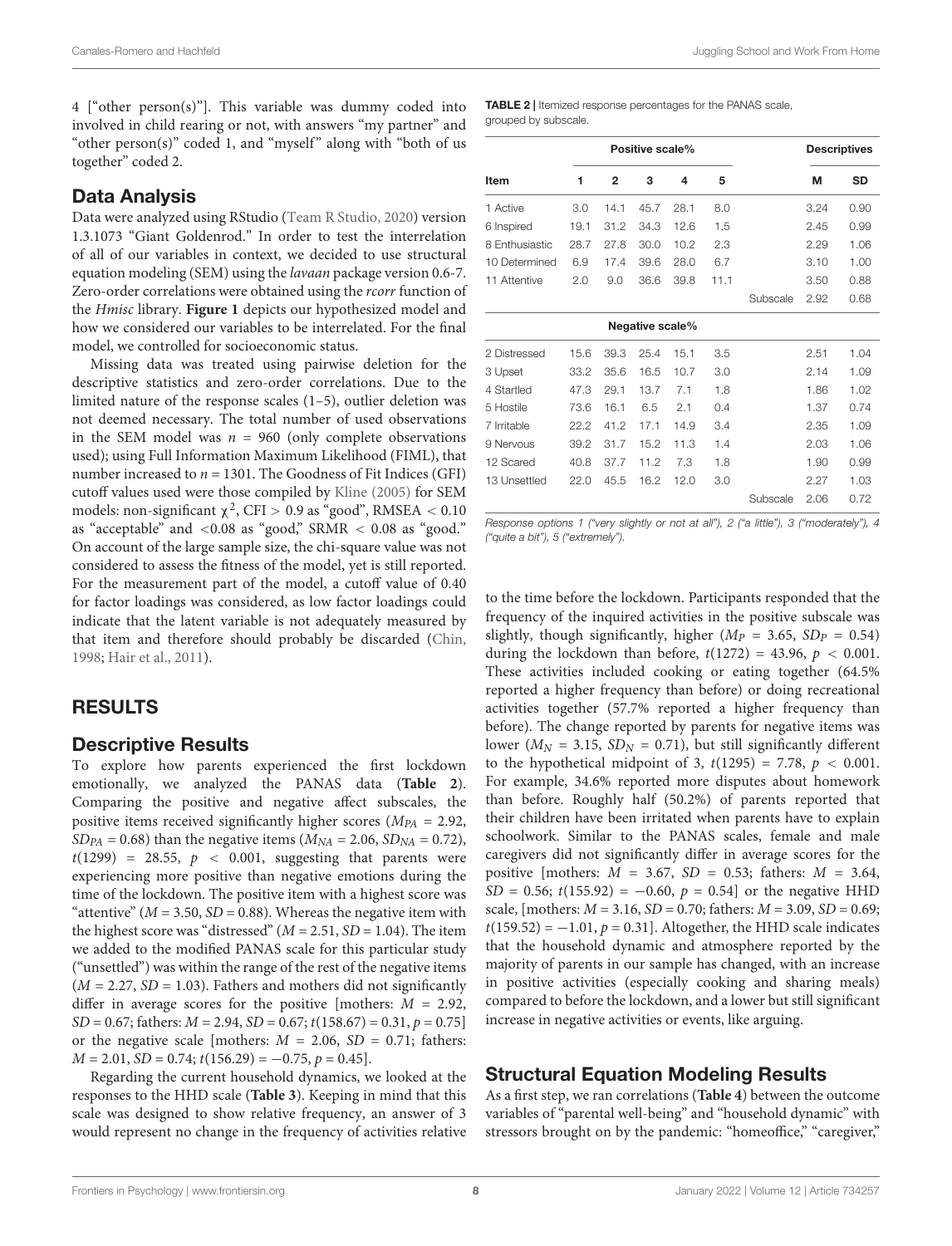<span id="page-8-0"></span>

| <b>TABLE 3</b>   Itemized response percentages for the HHD scale, |
|-------------------------------------------------------------------|
| grouped by subscale.                                              |

| Item content                                                          |         | <b>Positive items</b> |      |
|-----------------------------------------------------------------------|---------|-----------------------|------|
|                                                                       | $1 - 2$ | 3                     | 4–5  |
| 1. Cooking or eating together                                         | 1.3     | 30.6                  | 64.5 |
| 2. Doing recreational activities<br>together                          | 6.5     | 31.7                  | 57.7 |
| 3. Watch television together                                          | 5.7     | 46.9                  | 40.8 |
| 8. Long conversations about a<br>topic                                | 2.3     | 38.1                  | 56.1 |
|                                                                       |         | <b>Negative Items</b> |      |
| 4. Disputes about doing homework                                      | 14.9    | 42.6                  | 34.6 |
| 5. Disputes about inspecting<br>homework                              | 14.9    | 48.9                  | 24.3 |
| 6. Disputes about the use of<br>electronic devices                    | 9.8     | 46.3                  | 35   |
| 7. Disputes about other topics                                        | 17.4    | 57.0                  | 19.1 |
| 9. Disputes with siblings                                             | 12.6    | 36.6                  | 30.9 |
| 10. My child reacts irritated when I<br>explain schoolwork to him/her | 48      |                       | 50.2 |

These are all percentages from the final sample used for analysis. Missings not shown in table but considered for percentages. Item 10 had a 1–4 scale, which was later standardized for analysis, hence the lack of observations in the middle value. Response options for items 1 to 9: 1 ("much less often"), 2 ("less often"), 3 ("same/no change"), 4 ("more often"), 5 ("much more often").

Response options for item 10: 1 ("strongly disagree") to 4 ("strongly agree").

and "teaching assistant."[6](#page-8-1) **[Table 4](#page-9-0)** shows that having to assist in school teaching ("teaching assistance") had a significant positive correlation with the negative subscales of both the PANAS,  $r = 0.17$ ,  $p < 0.001$ , and the HHD scales,  $r = 0.24$ ,  $p < 0.001$ . The amount of responsibility with the children ("caregiver") was not significantly correlated with any of the outcome variables. The "homeoffice" variable showed a significant relationship with the positive subscale of the HHD,  $r = 0.19$ ,  $p < 0.001$ , and a significant negative relationship with "caregiver,"  $r = -0.07$ ,  $p < 0.025$ .

Next, we followed the two-step approach to structural regression models by [Anderson and Gerbing](#page-13-19) [\(1988\)](#page-13-19), which suggests to first test the fit of the measurement part of the model and then add the structural part of the model. Both measurement models—HHD and PANAS—were tested first using the CFA (confirmatory factor analysis) function of lavaan. Improvements in fit were reached by adding correlated errors in the PANAS scale among items 12 ("scared") and 13 ("unsettled"); as well as between items 3 ("upset"), 5 ("hostile") and 7 ("irritable"). The correlated errors in the PANAS scale were well-justified as the word groups have very similar meanings; items 3, 5, and 7 are more related to anger whereas the other two items are more related to anxiety. These types of item groups with the PANAS scale have also arisen in the original version [\(Thompson,](#page-14-28) [2007\)](#page-14-28). A three-factor model for the PANAS—to separate the angerrelated items and the anxiety-related items—was attempted and did not result in a good fit (**[Table 5](#page-9-1)**). The data suggested that a two-factor model was the best fit,  $\chi^2(60) = 451.3$ ,  $p < 0.001$ ,  $CFI = 0.934$ , RMSEA =  $0.071$ , SRMR =  $0.055$ .

Moving on to the HDD scale, items 7 ("disputes over other topics") and 9 ("disputes with siblings") were eliminated due to factor loadings below our selected threshold, yielding a model with a very good fit,  $\chi^2(19)$  43.76,  $p = 0.001$ , CFI = 0.988, RMSEA = 0.035, SRMR = 0.033. A model including both measurement models also resulted in a good fit,  $\chi^2(179) = 722.92$ ,  $p \sim 0.001$ , CFI = 0.926, RMSEA = 0.053, SRMR = 0.062. A second-order CFA was considered for both scales to better approximate the hypothesized model, however low correlation among the PANAS subscales ( $r = -0.26$ ,  $p < 0.001$ ) and HDD subscales ( $r = -0.18$ ,  $p < 0.001$ ) indicated the subscales were best represented as two different factors, not as parts of higher-order latent factors. Thus, we modified our hypothesized model accordingly.

Finally, we ran the analysis including the structural part of the model with possible mediation of our three selected stressors ("caregiver," "homeoffice," and "teaching assistant") through household dynamics, including socioeconomic status as a control variable. The resulting model showed adequate global fit indices,  $\chi^2(210) = 786.814$ ,  $p < 0.001$ , CFI = 0.915;  $RMSEA = 0.051$ ,  $SRMR = 0.056$ . In order to ensure the robustness of the model, we also ran the model using FIML to treat missing data, which now used 1,301 cases and showed minimal changes in GFIs and estimates compared to the model without FIML,  $\chi^2(230) = 974.97$ ,  $p < 0.001$ , CFI = 0.914; RMSEA = 0.050, SRMR = 0.053 (see **[Table 5](#page-9-1)** for a summary of models attempted and their GFIs). In this last model (**[Figure 2](#page-10-0)**), the range of factor loadings for each of our latent factors was between 0.51 and 0.74 for the positive PANAS subscale, 0.44–0.76 for the negative, 0.45–0.73 for the positive HDD subscale and 0.49–0.90 for the negative.

Regarding how all endogenous variables are interrelated, we found parents' well-being was directly related to the household dynamics (HHD) where positive HDD had a direct effect on positive emotions (β = 0.17, *SE* = 0.04,  $p$  < 0.001) and negative HDD a direct effect on negative emotions ( $\beta = 0.31$ ,  $SE = 0.03$ ,  $p < 0.001$ ). Negative HDD were also related to fewer positive emotions ( $\beta = -0.26$ ,  $SE = 0.04$ ,  $p < 0.001$ ), and positive HDD also related to fewer negative emotions, however, the latter relationship was not significant at the 0.05 level ( $\beta = -0.05$ ,  $SE = 0.04, p = 0.17$ .

We were also interested in investigating whether the stressors ("caregiver," "homeoffice," and "teaching assistance") directly or indirectly through HDD affected participants' well-being. Analyzing the three stressor variables on the final model (**[Table 6](#page-10-1)**), "caregiver" had no significant effect on any of the endogenous variables.

"Homeoffice" did not have a significant direct effect on the positive or negative affect; nevertheless, it did have a direct effect on positive HDD (β = 0.25, *SE* = 0.36,  $p$  < 0.001). Hence, results suggest an indirect (mediated) effect between homeoffice and well-being via positive HHD of 0.043 (0.25<sup>∗</sup> 0.17). However, its

<span id="page-8-1"></span><sup>&</sup>lt;sup>6</sup>Note that this correlation table cannot be used to reproduce the subsequent model, since in our model we do not use subscale scores, but the data on each individual item. The correlation table on which our model is based on can be found in **[Supplementary Appendix B](#page-13-16)**.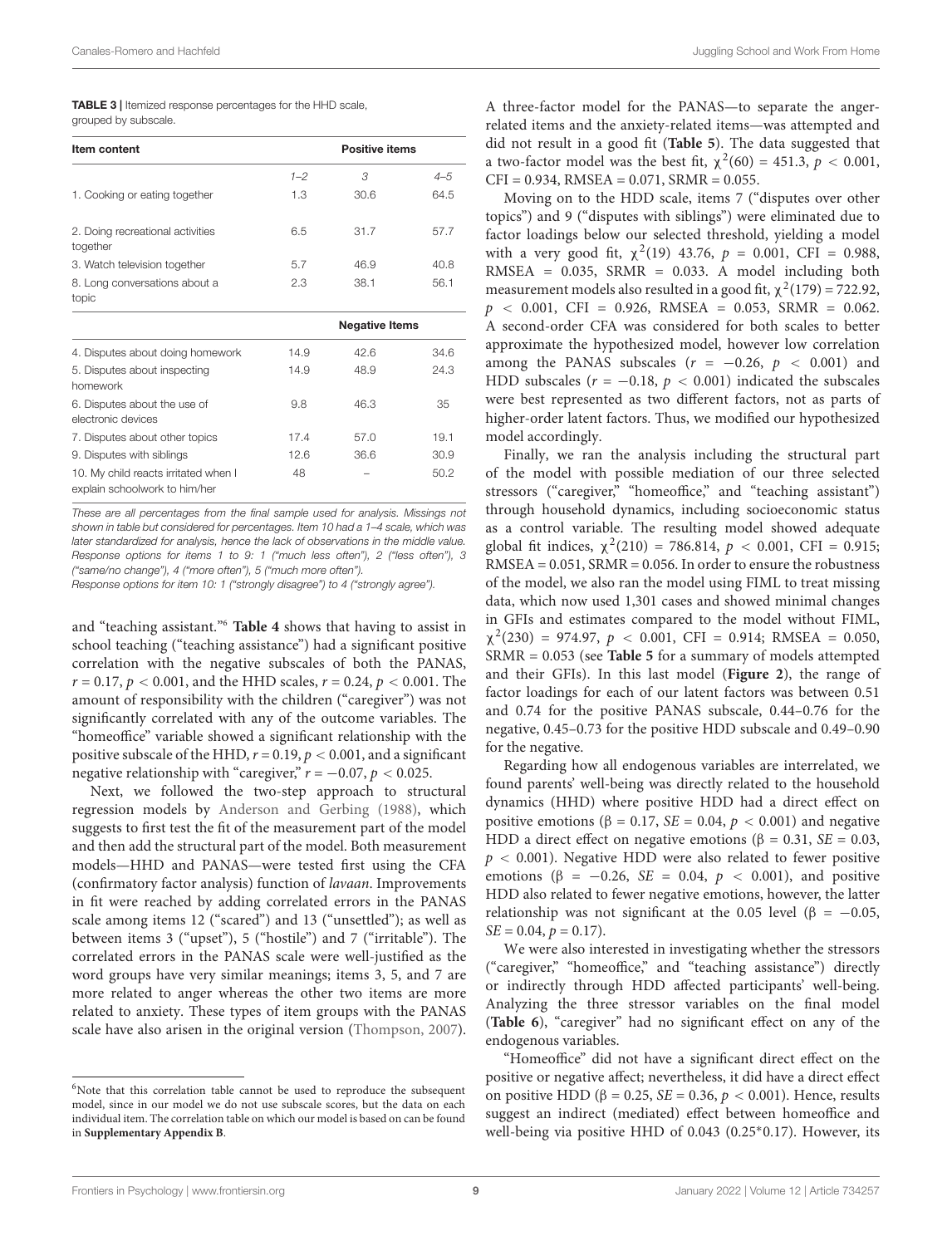#### <span id="page-9-0"></span>TABLE 4 | Zero-order correlations, Cronbach's alphas, means, and standard deviations for main variables in this study.

|                              |            | $\mathbf{2}$ | 3          | 4         | 5        | 6       |         |
|------------------------------|------------|--------------|------------|-----------|----------|---------|---------|
| $(1)$ PA_pos                 | (0.74)     |              |            |           |          |         |         |
| $(2)$ PA_neg                 | $-0.22***$ | (0.85)       |            |           |          |         |         |
| $(3)$ HHD_pos                | $0.15***$  | $-0.07*$     | (0.62)     |           |          |         |         |
| $(4)$ HHD_neg                | $-0.24***$ | $0.40***$    | $-0.10***$ | (0.79)    |          |         |         |
| $(5)$ Caregiver <sup>†</sup> | 0.00       | $-0.01$      | $-0.01$    | 0.00      | 1.00     |         |         |
| (6) Homeoffice               | 0.04       | 0.00         | $0.19***$  | $-0.01$   | $-0.07*$ | 1.00    |         |
| (7) Teaching assistance      | 0.00       | $0.17***$    | 0.03       | $0.24***$ | 0.02     | 0.03    | 1.00    |
| M                            | 2.92       | 2.06         | 3.65       | 3.1       | 1.95     | 2.14    | 2.48    |
| SD                           | 0.68       | 0.72         | 0.54       | 0.67      | 0.20     | 0.90    | 0.97    |
| Scale                        | $1 - 5$    | $1 - 5$      | $1 - 5$    | $1 - 5$   | $1 - 2$  | $1 - 3$ | $1 - 4$ |

Higher scores on the last three variables indicate higher levels of responsibility in child rearing, having to do more homeoffice and more activities regarding schoolwork support. Cronbach's alphas for each subscale are reported in parenthesis on the main diagonal where appropriate. PANAS positive subscale (PA\_pos), PANAS negative subscale (PA\_neg), HHD positive subscale (HHD\_pos), HHD negative subscale (HHD\_neg). \*p < 0.05, \*\*\*p < 0.001, †biserial correlations.

#### <span id="page-9-1"></span>**TABLE 5** | Attempted models and GFIs.

|                                                   | $\chi^2$ | df  | $\chi^2 \Delta$ (df)                           | CFI                | <b>RMSEA</b>       | <b>CI</b>       | <b>SRMR</b> | <b>AIC</b> |
|---------------------------------------------------|----------|-----|------------------------------------------------|--------------------|--------------------|-----------------|-------------|------------|
|                                                   |          |     | <b>PANAS (measurement model)</b>               |                    |                    |                 |             |            |
| Model A (two-factor model)                        | 1,305.92 | 64  |                                                | 0.789 <sup>†</sup> | 0.123              | $0.117 - 0.128$ | 0.081       | 42,474.79  |
| Model B (three-factor model)                      | 590      | 62  | 715.49(2)***                                   | 0.910              | 0.081 <sup>†</sup> | 0.075-0.087     | 0.060       | 41,763.30  |
| Model C (two-factor model with correlated errors) | 451.38   | 60  | 139.06(2)***                                   | 0.934              | 0.071              | $0.065 - 0.077$ | 0.055       | 41,628.24  |
|                                                   |          |     | HDD (measurement model)                        |                    |                    |                 |             |            |
| Model D (two-factor model)                        | 245.85   | 34  | $\overline{\phantom{0}}$                       | 0.904              | $0.084^{\dagger}$  | $0.074 - 0.094$ | 0.058       | 20,863.11  |
| Model E (two-factor model without items 7 and 9)  | 43.76    | 19  | $\qquad \qquad -$                              | 0.988              | 0.035              | $0.021 - 0.049$ | 0.033       | 20,048.19  |
|                                                   |          |     | PANAS and HDD (measurement model)              |                    |                    |                 |             |            |
| Model F                                           | 722.92   | 179 |                                                | 0.926              | 0.053              | $0.049 - 0.058$ | 0.062       | 54,035.85  |
|                                                   |          |     | Final model (measurement and structural parts) |                    |                    |                 |             |            |
| Model G                                           | 786.14   | 226 |                                                | 0.915              | 0.051              | $0.047 - 0.055$ | 0.056       | 46,368.89  |
|                                                   |          |     | <b>Final model with FIML</b>                   |                    |                    |                 |             |            |
| Model H                                           | 974.97   | 226 |                                                | 0.914              | 0.050              | $0.047 - 0.054$ | 0.053       | 70,942.52  |
|                                                   |          |     |                                                |                    |                    |                 |             |            |

All  $\chi^2$  values in this table are significant. Chi-square difference test values provided only for comparison among nested models. \*\*\*p < 0.001, <sup>†</sup>beyond cutoff value.

total effect on the positive PANAS is diminished (to 0.38) by the alternate indirect effect it has through its non-significant relationship via negative HHD, which subtracts 0.004 (0.017∗– 0.26). In the end, homeoffice has no significant total effect on well-being (**[Table 6](#page-10-1)**).

'Teaching assistance" was found to have a significant direct effect only on the negative PANAS subscale ( $\beta = 0.08$ ,  $SE = 0.03$ ,  $p = 0.009$ ); and a positive direct effect on the negative subscale of the HDD (β = 0.24, *SE* = 0.03, *p* < 0.001). Consequently, it also had an indirect effect (partial mediation) on the negative PANAS subscale through the negative HDD subscale (as a reminder,  $β = 0.31$ ,  $SE = 0.04$ ,  $p < 0.001$ ). Therefore, the indirect effects of "teaching assistance" on the negative PANAS subscale by way of the negative HHD amounts to 0.07 (0.24<sup>∗</sup> 0.31). In total, indirect and direct effects, "teaching assistance" has an effect on the negative PANAS of 0.15 (0.08 + 0.07),  $R^2 = 0.131$ , indicating

that for every standard deviation increase in teaching assistance there is an increase of 0.15 standard deviations in the negative PANAS subscale. The variance in the negative PANAS explained by the model is 13.1%. Full mediation also occurs between teaching assistance and the positive PANAS because of significant indirect effects ( $\beta$  = -0.05, SE = 0.01,  $p$  < 0.001). However, the total effect of teaching assistance on positive affect is nonsignificant. The variance of the positive PANAS explained by the model is of 11.3%.

# **DISCUSSION**

Our aims with this study were to investigate the well-being of parents with school-aged children, and how it was affected by mitigation measures imposed by the German government due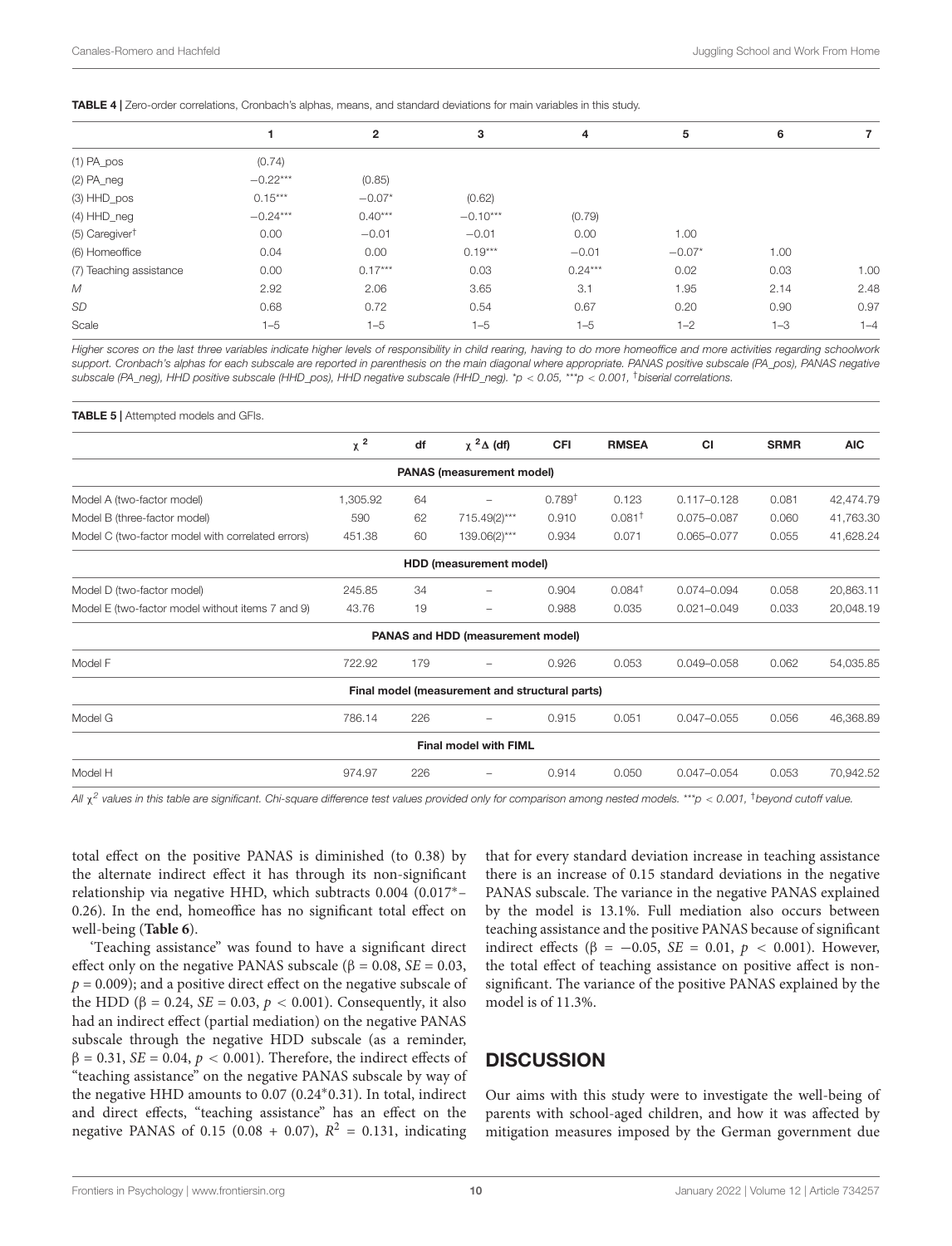

<span id="page-10-0"></span>FIGURE 2 | Final (structural) model for partially latent structural regression using FIML with standardized coefficients. Non-significant paths are in dotted lines, whereas significant ones are in solid lines.

<span id="page-10-1"></span>TABLE 6 | Effects breakdown between exogenous and endogenous variables of the final model showing mediated effects.

|                            | <b>Endogenous variables</b> |                          |                          |                          |             |                          |                          |                          |  |  |
|----------------------------|-----------------------------|--------------------------|--------------------------|--------------------------|-------------|--------------------------|--------------------------|--------------------------|--|--|
|                            |                             | HHD pos                  |                          | HHD_neg                  | PA_pos      |                          | PA neg                   |                          |  |  |
| <b>Causal variables</b>    | β                           | <b>SE</b>                | β                        | SE                       | β           | <b>SE</b>                | β                        | <b>SE</b>                |  |  |
| Caregiver                  |                             |                          |                          |                          |             |                          |                          |                          |  |  |
| Direct effect              | $-0.032$                    | 0.034                    | $-0.013$                 | 0.029                    | $-0.002$    | 0.032.                   | $-0.006$                 | 0.030                    |  |  |
| Total indirect effect      | $\overline{\phantom{a}}$    | $\overline{\phantom{a}}$ | $\overline{\phantom{0}}$ | $\overline{\phantom{a}}$ | $-0.002$    | 0.011                    | $-0.002$                 | 0.010                    |  |  |
| Total effect               | $-0.032$                    | 0.034                    | $-0.013$                 | 0.029                    | $-0.004$    | 0.033                    | 0.009                    | 0.031                    |  |  |
| <b>Homeoffice</b>          |                             |                          |                          |                          |             |                          |                          |                          |  |  |
| Direct effect              | $0.248***$                  | 0.036                    | 0.017                    | 0.031                    | $-0.009$    | 0.036                    | 0.017                    | 0.034                    |  |  |
| Total indirect effect      |                             | $\overline{\phantom{a}}$ | $\overline{\phantom{a}}$ | $\overline{\phantom{a}}$ | $0.038*$    | 0.015                    | $-0.008$                 | 0.014                    |  |  |
| Total effect               | $0.248***$                  | 0.036                    | 0.017                    | 0.031                    | 0.029       | 0.035                    | 0.009                    | 0.034                    |  |  |
| <b>Teaching assistance</b> |                             |                          |                          |                          |             |                          |                          |                          |  |  |
| Direct effect              | 0.035                       | 0.034                    | $0.238***$               | 0.029                    | 0.052       | 0.032                    | $0.080**$                | 0.030                    |  |  |
| Total indirect effect      | $\overline{\phantom{a}}$    | $\overline{\phantom{m}}$ |                          | $\overline{\phantom{a}}$ | $-0.056***$ | 0.014                    | $0.073***$               | 0.013                    |  |  |
| Total effect               | 0.035                       | 0.034                    | $0.238***$               | 0.029                    | $-0.005$    | 0.032                    | $0.152***$               | 0.030                    |  |  |
| HHD_pos                    |                             |                          |                          |                          |             |                          |                          |                          |  |  |
| Direct effect              | $\overline{\phantom{a}}$    | $\qquad \qquad -$        | $\overline{\phantom{0}}$ | $\overline{\phantom{0}}$ | $0.172***$  | 0.041                    | $-0.054$                 | 0.039                    |  |  |
| Total indirect effect      | -                           | $\overline{\phantom{m}}$ | -                        | $\overline{\phantom{0}}$ |             | $\overline{\phantom{0}}$ | $\overline{\phantom{0}}$ | $\overline{\phantom{m}}$ |  |  |
| <b>Total effect</b>        |                             |                          | $\overline{\phantom{0}}$ | $\overline{\phantom{0}}$ | $0.172***$  | 0.041                    | $-0.054$                 | 0.039                    |  |  |
| HHD_neg                    |                             |                          |                          |                          |             |                          |                          |                          |  |  |
| Direct effect              |                             | $\qquad \qquad -$        | $\overline{\phantom{0}}$ | $\overline{\phantom{0}}$ | $-0.262***$ | 0.035                    | $0.312***$               | 0.033                    |  |  |
| Total indirect effect      |                             |                          |                          |                          |             | $\overline{\phantom{0}}$ |                          | $\overline{\phantom{0}}$ |  |  |
| <b>Total effect</b>        |                             | $\overline{\phantom{a}}$ | $\overline{\phantom{0}}$ | $\overline{\phantom{0}}$ | $-0.262***$ | 0.035                    | $0.312***$               | 0.033                    |  |  |

Total indirect effects through different mediators (the two HDD subscales) were calculated by simple addition due to low correlation among HHD subscales. \*p < 0.05,  $*^{*}p < 0.01, **p < 0.001.$ 

to COVID-19 with particular focus on parental roles "caregiver," "worker," and "assistant teacher" as stressors. We also assumed that the stressors, i.e., the mitigating measures, would not only directly affect parental well-being but also indirectly by consequent changes in household dynamics. With this purpose we did a cross-sectional online survey in which we asked one

parent per household to respond, preferably, the main caregiver of the children.

In our study, and contrary to our assumptions, participants seemed to experience the first wave of the lockdown rather positively—at least regarding to their well-being notwithstanding the radical changes in everyday life that the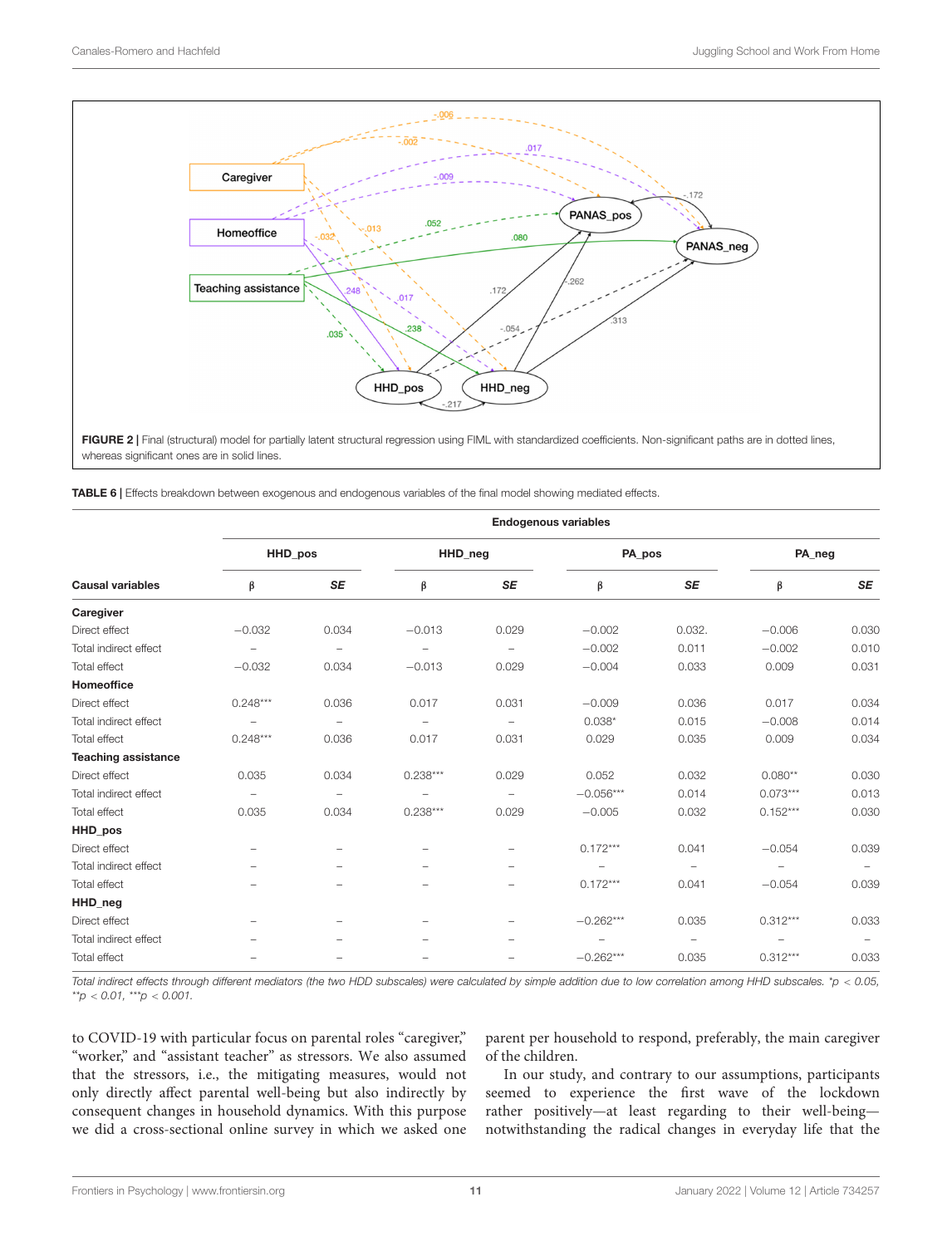mitigation measures entailed. The feelings they most endorsed were "active," "attentive," and "determined". This seems to suggest that they might be aware of the challenges posed by the pandemic and are therefore engaging all their resources to handle it. Although we expected parents to feel "unsettled"—hence, adding this additional item to the original PANAS scale to accommodate for the unique situation of the pandemic—they did not report high levels of this affect during early lockdown. This might have been due (at least in part) to an increase in positive household dynamics. In our sample, positive activities in households increased more than negative ones (although these also increased to a lesser extent). Our SEM model results support the findings from the United Kingdom study [\(Benzeval](#page-13-12) [et al.,](#page-13-12) [2020\)](#page-13-12) that doing more homeoffice has granted families the opportunity to do more positive activities together, such as cooking, eating and doing recreational activities; which in turn has a positive correlation with parents' emotional well-being. We confirm the findings of [Schade et al.](#page-14-22) [\(2021\)](#page-14-22) that showed that German workers seem to be adapting well to the situation and reporting an increase in well-being during early lockdown. Different results were found by [Möhring et al.](#page-14-23) [\(2021\)](#page-14-23) who reported a decrease in well-being among mothers with pandemic-induced "short-work" schedules. This difference might be explained by financial concerns that go hand in hand with short-time work. The mothers in our sample were mainly able to work from home, hence, less likely to experience great financial losses. Furthermore, we did not find gender differences in the PANAS or the HHD scales in our sample. One reason might be the selection of the sample: we asked respondents that the person providing the answers to our survey should be the main caregiver of the children, hence, all the men included in the sample were more likely to take on the role that is usually taken by the mother.

On the other hand, there does seem to be issues with the change in dynamics regarding schoolwork. Our findings suggest that this new parental role of "assistant teacher" showed a direct positive relation with negative affect, and also a positive relation with the amounts of arguments and disagreements among parents and their children. According to our model, this last effect in turn, has a negative relationship on the well-being of parents via a twofold mechanism: increasing negative affect and reducing positive affect. This contrasts with the effects of homeoffice, which only had a direct positive relationship on positive household activities, thus increasing positive affect. In line with what [Letzel et al.](#page-14-14) [\(2020\)](#page-14-14) reported in their paper, we found that German parents were having difficulties with taking on the role of "assistant teacher" (for insightful highlights from parents responses to their qualitative interviews, see [Letzel et al.,](#page-14-14) [2020\)](#page-14-14). In their study, [Letzel et al.](#page-14-14) [\(2020\)](#page-14-14) found a significant decrease in parental well-being during the early COVID-19 lockdown, whereas parents in our sample reported high levels of well-being. Yet, due the cross-sectional nature of our study, we cannot draw conclusion about changes in relative well-being. Another point of discrepancy is the use of a different wellbeing measure. We used a (modified) PANAS scale, as did [Schade et al.](#page-14-22) [\(2021\)](#page-14-22), whereas [Letzel et al.](#page-14-14) [\(2020\)](#page-14-14) used the Positive and Negative Activation and Valence (PANAVA) instrument.

Another possibility to explain this discrepancy, depending on the order of the questionnaire items in the study by [Letzel et al.](#page-14-14) [\(2020\)](#page-14-14) are priming effects. Because parents are having negative experiences with distance-learning, this might have impacted their responses in the well-being measure. However, this would only be the case if the PANAVA was included after the questions regarding distance-learning. In our study, the PANAS scale was included only after child demographics were asked, thus reducing the possibility of priming effects.

As to the reasons why parents are having such difficulties with distance-learning, we can speculate that there might be a few variables at play that have been appeared in other studies in Germany. As we had mentioned before, German parents are not even remotely acquainted with homeschooling practices, while at the same time teachers feel ill-prepared when facing the prospect of distance-teaching [\(Eickelmann et al.,](#page-13-15) [2019\)](#page-13-15). The lack of appropriate infrastructure for digital-teaching in Germany [\(Bos et al.,](#page-13-14) [2014;](#page-13-14) [Eickelmann et al.,](#page-13-15) [2019;](#page-13-15) [Huber](#page-14-16) [et al.,](#page-14-16) [2020\)](#page-14-16) might also have helped to widen the gap between parents and teachers regarding what can be expected from each other in order to help students adapt to distance-learning. This lack of coordination among parents and teachers might have consequences for students if not resolved, and some might even prove to be long-term.

We had expected that being the main "caregiver" would have an impact on well-being and household dynamic, nevertheless this was not the case. However, longitudinal studies such as the ones performed by [Huebener et al.](#page-14-12) [\(2020\)](#page-14-12) and [Möhring](#page-14-23) [et al.](#page-14-23) [\(2021\)](#page-14-23), found that relative well-being (previous years versus during the pandemic) has had a significant downward trend for mothers. It must be noted that, in these studies, (subjective) wellbeing was measured as satisfaction with different aspects such as general life satisfaction, family satisfaction and satisfaction with childcare for the former study; and family life satisfaction and work satisfaction for the latter. Possible reasons for this discrepancy may lie in the different operationalization of and instruments to measure well-being.

Although most of the variance in the PANAS scales was unaccounted for in our model, still these stressors (with the exception of "caregiver") did have a significant impact on parental well-being and household dynamics, and therefore, might contribute to the build-up or curbing of family/parental stress. Most of the participants in our sample seemed to be doing quite well, despite the circumstances. Nevertheless, the lockdown measures have been extended and societies have had to live under these circumstances for over a year now; the outlook might have changed during that time and the amount of accumulated stress could be considerable. Now that vaccination against COVID-19 has been started in many countries, families will have to slowly re-adapt to their previous status quo. It remains to be seen if a "return to normality" is attainable, yet setbacks caused by sporadic outbreaks may make it a protracted process. Forcing parents to constantly re-adapt to changing circumstances might prove to be another stressor, which they must face. Therefore, we consider longitudinal or experience sampling studies of families with school-aged children best suited to understand the many effects the COVID-19 pandemic has had and will have on them.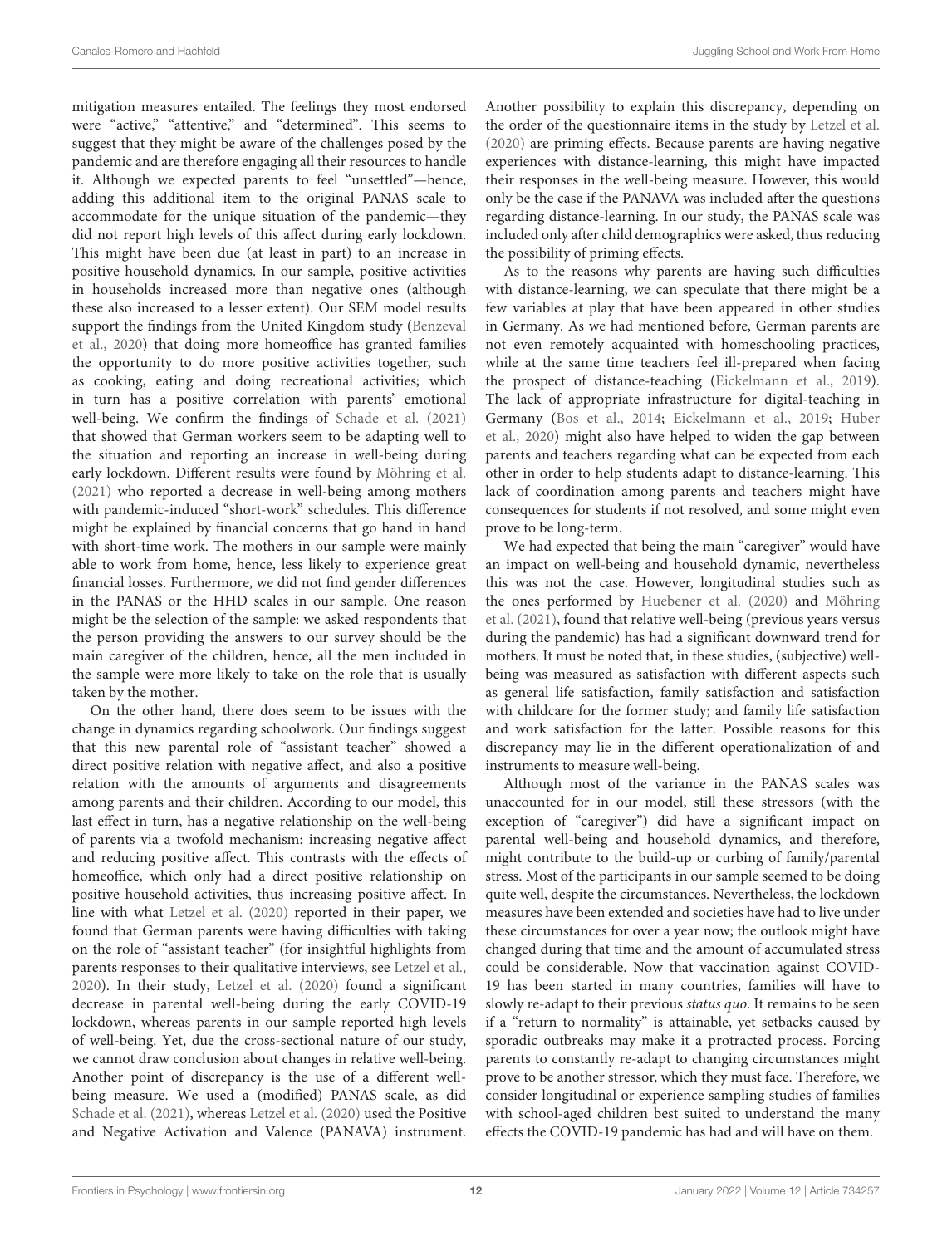Several implications can be drawn from our study. First, it is not the mitigating measures per se that are related to parents' well-being (with the exceptions of teaching assistance), but rather the household dynamics. Governments should set or keep up their social support structures for families, offering assistance, and open spaces for parents and children. Second, parents differ with regard to how much they can and want to take on the role as "assistant teacher," and schools differ regarding the expectations they have for parents' support and how explicit they made their expectations. Previous research [\(Fan and Chen,](#page-13-20) [2001;](#page-13-20) [Sheldon and Epstein,](#page-14-29) [2005;](#page-14-29) [Fan and Williams,](#page-13-21) [2010;](#page-13-21) [Jeynes,](#page-14-30) [2012\)](#page-14-30) has shown that parent-school-cooperation can improve students' educational outcomes, but that its potentials are not fully exhausted in Germany [\(Wild,](#page-15-2) [2003;](#page-15-2) [Sacher et al.,](#page-14-31) [2019\)](#page-14-31). Our study did show that distance-learning may not only affect students but also their parents: we found that taking on the role as "assistant teacher" was an important factor related to parents' well-being. Hence, school should aim at improving partnerships, setting up clear expectations, and assisting parents who have fewer means to support their children.

Third, due to the school closures, German schools were forced to set up technical structures and implement tools for distant teaching and learning. Now in place, schools will and should keep using these tools. Communicating with parents about which support they need regarding novel technical tools, and how technology can be supportive instead of an additional burden seems therefore warranted.

### Limitations

Not included in our analysis are many other factors that could impact families and have been commonplace during the pandemic: job loss, loss of income, separation, and death of loved ones as more direct factors but also psychological aspects such as pressure, lack of control (e.g., [Miller et al.,](#page-14-32) [2020\)](#page-14-32), or more specific parenting scales (e.g., [Brown et al.,](#page-13-7) [2020;](#page-13-7) [Ren et al.,](#page-14-33) [2020\)](#page-14-33). Due to questionnaire-length concerns, we focused on our main points of interest; namely, we were especially interested in how the school closure, and with it, the new role of parents as assistant teachers, influenced parents' well-being and the household dynamics. Due to the novelty of the situation, this aspect is still understudied.

It must be highlighted that the sample used for our study was not a representative sample because of the convenience sampling procedure. Self-selection bias is to be expected. Additionally, our measures of well-being and household dynamics rely on selfreport about events before and after the COVID-19 pandemic, which might be biased due to memory and/or other variables. Therefore, it is important to juxtapose the findings in this paper with longitudinal studies on parental well-being that happened to occur just before the pandemic started, as they have the advantage of contemporaneous well-being assessments. Moreover, such a study would also serve as a quasi-experimental study that could more convincingly prove a causal relationship among variables.

Similar to the majority of studies conducted during the first lockdown our sample was preponderantly female [\(Brose et al.,](#page-13-22) [2020;](#page-13-22) [Porsch and Porsch,](#page-14-17) [2020;](#page-14-17) [Sander et al.,](#page-14-34) [2020;](#page-14-34) [Wildemann and Hosenfeld,](#page-15-1) [2020;](#page-15-1) [Blume et al.,](#page-13-23) [2021;](#page-13-23) [Steinmayr et al.,](#page-14-18) [2021\)](#page-14-18). Women are usually overrepresented in psychological studies [\(Dickinson et al.,](#page-13-24) [2012\)](#page-13-24), but in the case of the present study the reason most likely lies in the instruction. As previously mentioned, respondents were required to be the main caregiver of the child (or children), which usually is the mother in Germany. Another limitation is that only one questionnaire was filled in per household, therefore, we lack the information how the partner (in the cases where there was one) perceived the situation. As aforementioned, results from previous studies showed that fathers' and mothers' well-being was differentially affected by the pandemic and its mitigating measures [\(Möhring](#page-14-23) [et al.,](#page-14-23) [2021\)](#page-14-23). However, when considering the important role that the main caregiver has for the family system, and hence, for the well-being and development of the children, we decided to focus on this individual to obtain a report on the entire family.

Moreover, we considered an online questionnaire as the best method under the lockdown circumstances. As other researchers (e.g., [Heller and Zuügel,](#page-14-35) [2020;](#page-14-35) [Huber and Helm,](#page-14-36) [2020;](#page-14-36) [Lorenz et al.,](#page-14-37) [2020\)](#page-14-37), we exclusively used online media to recruit our sample, such as Facebook, Twitter, or e-mail. However, this of course biased the sample to those families with internet access and those more familiar with internet surveys, who tend to be more educated and of a higher socioeconomic class. This is also reflected in our sample which was skewed with regard to socioeconomic and educational background. Hence, it can be assumed that these families had less difficulties assisting their children with schoolwork and faced fewer socioeconomic problems during the pandemic (and were therefore more available to answer our questionnaire). Consequently, our results may not be able to be extrapolated to participants who do not fit in these categories. Other studies, especially conducted during the first wave and working with convenience samples, face this problem as well (cp. [Steinmayr et al.,](#page-14-18) [2021\)](#page-14-18). Future studies should aim to include more diverse sample or a more representative sample, for example by using different methodological approaches (e.g., focus group interviews or representative sampling); as findings with such samples would provide a more complete picture of how German families are coping with the pandemic-induced lifestyle changes, which can then be extrapolated to countries with similar conditions.

Finally, another limitation is the correlational nature of our study. This implies that we cannot prove causation among the studied variables, only correlations.

# **CONCLUSION**

For our German convenience sample, we observed that during the early COVID-19 pandemic parental well-being in general was quite positive despite parents' struggle with their new role as "assistant teachers." Parents of school-aged children have mostly been able to establish positive dynamics in their households given the extra time they get to spend with their children, and this has in turn benefited their well-being. However, it is important to bridge the gap between parents and teachers regarding distance-learning because it is a source of stress for parents and a prolonged period under these circumstances may lead to a breakdown in parentchild and parent-teacher relationships and negative long-term consequences for the students.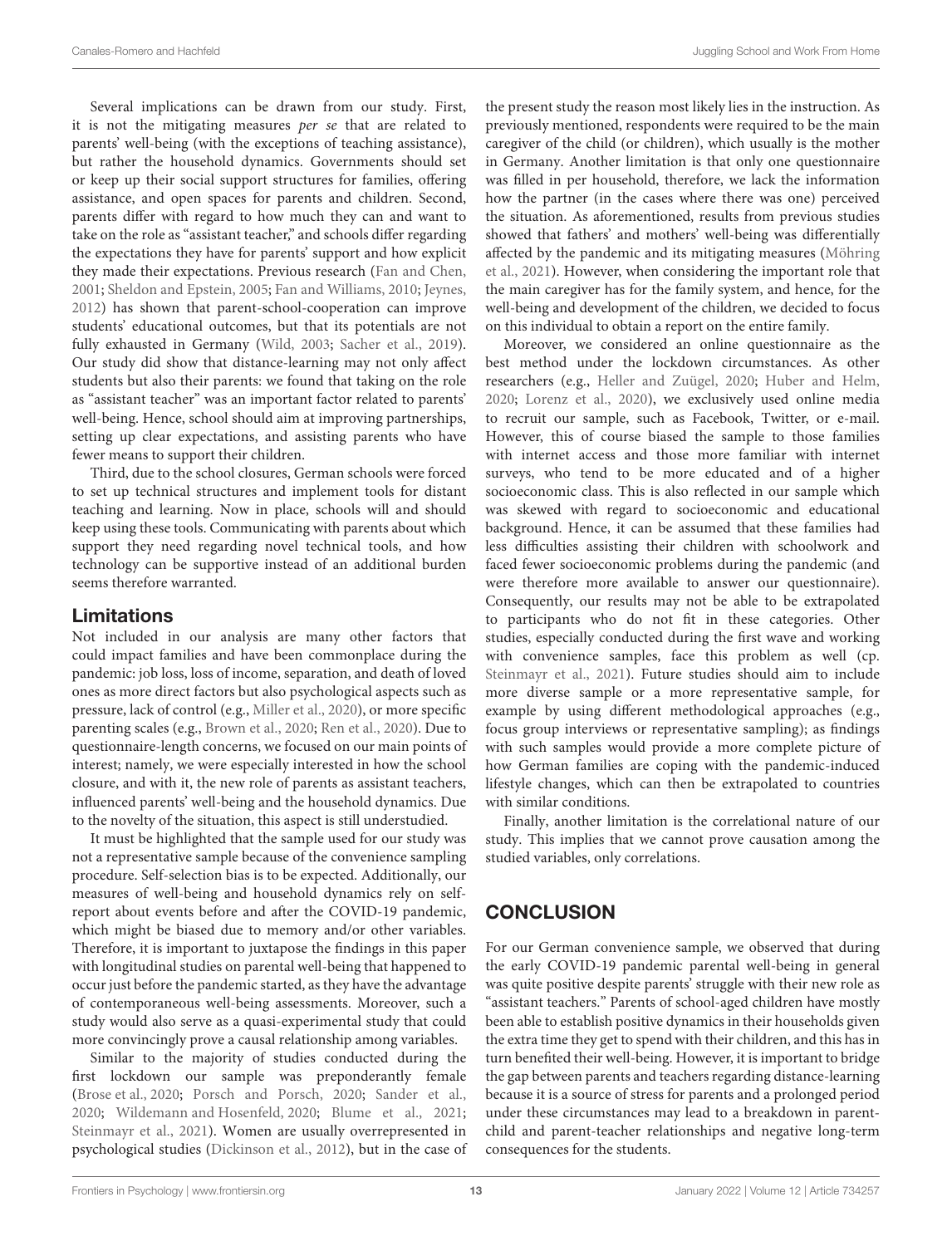# DATA AVAILABILITY STATEMENT

The raw data supporting the conclusions of this article will be made available by the authors, without undue reservation.

# ETHICS STATEMENT

Ethical review and approval was not required for the current study in accordance with the local legislation and institutional requirements. All ethical guidelines provided by the German Psychological Society (DGPs) were followed. The patients/participants provided their written informed consent to participate in this study.

# **REFERENCES**

- <span id="page-13-10"></span>Achterberg, M., Dobbelaar, S., Boer, O. D., and Crone, E. A. (2021). Perceived stress as mediator for longitudinal effects of the COVID-19 lockdown on wellbeing of parents and children. Sci. Rep. 11:2971. [doi: 10.1038/s41598-021-81](https://doi.org/10.1038/s41598-021-81720-8) [720-8](https://doi.org/10.1038/s41598-021-81720-8)
- <span id="page-13-19"></span>Anderson, J. C., and Gerbing, D. W. (1988). Structural Equation Modeling in Practice: A Review and Recommended Two-Step Approach. Psychol. Bull. 103, 411–423[.doi: 10.1037/0033-2909.103.](https://doi.org/ 10.1037/0033-2909.103.3.411) [3.411](https://doi.org/ 10.1037/0033-2909.103.3.411)
- <span id="page-13-11"></span>Autorengruppe Corona-KiTa-Studie (2021). 3. Quartalsbericht der Corona-KiTa-Studie (I/2021) [3rd Quarterly Report of the Corona-Daycare Study]. München: DJI.
- <span id="page-13-6"></span>Baker, C. K., Perilla, J. L., and Norris, F. H. (2001). Parenting stress and parenting competence among Latino men who batter. J. Interpers. Viol. 16, 1139–1156. [doi: 10.1177/088626001016011003](https://doi.org/10.1177/088626001016011003)
- <span id="page-13-1"></span>Baker, S., Bloom, N., Davis, S., and Terry, S. (2020). COVID-Induced Economic Uncertainty. Cambridge, MA: National Bureau of Economic Research, [doi:](https://doi.org/10.3386/w26983) [10.3386/w26983](https://doi.org/10.3386/w26983)
- <span id="page-13-12"></span>Benzeval, M., Burton, J., Crossley, T. F., Fisher, P., Jäckle, A., Perelli-Harris, B., et al. (2020). Understanding Society - COVID-19 Survey - May Briefing Note: Family relationships, Understanding Society Working Paper No 13/2020. Essex: University of Essex, 1–19.
- <span id="page-13-5"></span>Blum, S., and Dobrotic, I. (2021). "Die Kita- und Schulschließungen in der COVID-19-Pandemie [The daycare and school closures in the COVID-19 pandemic]," in Schule während der Corona-Pandemie: Neue Ergebnisse und Überblick über ein dynamisches Forschungsfeld, eds D. Fickermann and B. Edelstein (Münster: Waxmann), 81–99. [doi: 10.25656/01:21515](https://doi.org/10.25656/01:21515)
- <span id="page-13-23"></span>Blume, F., Schmidt, A., Kramer, A. C., Schmiedek, F., and Neubauer, A. B. (2021). Homeschooling during the SARS-CoV-2 pandemic: The role of students' trait self- regulation and task attributes of daily learning tasks for students' daily self- regulation. Zeitschrift für Erziehungswissenschaft 24, 367–391. [doi: 10.1007/](https://doi.org/10.1007/s11618-021-01011-w) [s11618-021-01011-w](https://doi.org/10.1007/s11618-021-01011-w)
- <span id="page-13-14"></span>Bos, W., Eickelmann, B., Gerick, J., Goldhammer, F., Schaumburg, H., Schwippert, K., et al. (eds) (2014). ICILS 2013 Computer- und informationsbezogene Kompetenzen von Schülerinnen und Schülern in der 8 . Jahrgangsstufe im internationalen Vergleich [ICILS 2013 Computer and information-related skills of pupils in the 8th grade in an international comparison]. Münster: Waxmann.
- <span id="page-13-3"></span>Bronfenbrenner, U., and Morris, P. (2006). "The Bioecological Model of Human Development," in Handbook of child psychology: Vol. 1. Theoretical models of human development, 6th Edn, Vol. 1, eds R. M. Lerner and W. Damon (Hoboken, NJ: John Wiley & Sons), 79 3–828.
- <span id="page-13-22"></span>Brose, A., Blanke, E. S., Schmiedek, F., Kramer, A. C., Schmidt, A., and Neubauer, A. B. (2020). Change in mental health symptoms during the COVID-19 pandemic: The role of appraisals and daily life experiences. J. Pers. 2020:12592. [doi: 10.1111/jopy.12592](https://doi.org/10.1111/jopy.12592)

# AUTHOR CONTRIBUTIONS

AH contributed to the conception and design of the study. DC-R implemented the survey, performed the statistical analysis, and was the lead author of the manuscript with guidance and contributions from AH. AH and DC-R organized the database. Both authors contributed to manuscript revision, read, and approved the submitted version.

# <span id="page-13-16"></span>SUPPLEMENTARY MATERIAL

The Supplementary Material for this article can be found online at: [https://www.frontiersin.org/articles/10.3389/fpsyg.](https://www.frontiersin.org/articles/10.3389/fpsyg.2021.734257/full#supplementary-material) [2021.734257/full#supplementary-material](https://www.frontiersin.org/articles/10.3389/fpsyg.2021.734257/full#supplementary-material)

- <span id="page-13-7"></span>Brown, S. M., Doom, J. R., Lechuga-Peña, S., Watamura, and Koppels, T. (2020). Stress and parenting during the global COVID-19 pandemic. Child Abuse Neglect 110:104699. [doi: 10.1016/j.chiabu.2020.104699](https://doi.org/10.1016/j.chiabu.2020.104699)
- <span id="page-13-4"></span>Browne, D. T., Plamondon, A., Prime, H., Puente-Duran, S., and Wade, M. (2015). Cumulative risk and developmental health: an argument for the importance of a family-wide science. Wiley Interdiscipl. Rev. Cognit. Sci. 6, 397–407. [doi:](https://doi.org/10.1002/wcs.1349) [10.1002/wcs.1349](https://doi.org/10.1002/wcs.1349)
- <span id="page-13-18"></span>Chin, W. W. (1998). The partial least squares approach to structural equation modelling. Modern Methods Bus. Res. 295, 295–336.
- <span id="page-13-9"></span>Cobham, V. E., McDermott, B., Haslam, D., and Sanders, M. R. (2016). The Role of Parents, Parenting and the Family Environment in Children's Post-Disaster Mental Health. Curr. Psychiatry Rep. 18, 1–9. [doi: 10.1007/s11920-016-0](https://doi.org/10.1007/s11920-016-0691-4) [691-4](https://doi.org/10.1007/s11920-016-0691-4)
- <span id="page-13-13"></span>Cohen, F., Oppermann, E., and Anders, Y. (2020). Familien und Kitas in der Corona-Zeit. Zusammenfassung der Ergebnisse [Families and daycares in Corona Times: Summary of results]. Bamberg: University of Bamberg.
- <span id="page-13-24"></span>Dickinson, E. R., Adelson, J. L., and Owen, J. (2012). Gender balance, representativeness, and statistical power in sexuality research using undergraduate student samples. Arch. Sexual Behav. 41, 325–327. [doi: 10.1007/s10508-011-9887-1](https://doi.org/10.1007/s10508-011-9887-1)
- <span id="page-13-2"></span>Ebrahim, G. J., and Ebrahim, G. J. (1982). "The family as a child-rearing unit of society," in Child Health in a Changing Environment, ed. G. J. Ebrahim (London: Macmillan Education UK), 68–97. [doi: 10.1007/978-1-349-170](https://doi.org/10.1007/978-1-349-17031-9_3) [31-9\\_3](https://doi.org/10.1007/978-1-349-17031-9_3)
- <span id="page-13-15"></span>Eickelmann, B., Bos, W., and Labusch, A. (2019). "Kapitel I: Die Studie ICILS 2018 im Überblick - Zentrale Ergebnisse und mögliche Entwicklungspespektiven [Chapter I: The ICILS 2018 Study in Overview – Main results and possible development perspectives]," in ICILS 2018# Deutschland: Computerund informationsbezogene Kompetenzen von Schülerinnen und Schülern im zweiten internationalen Vergleich und Kompetenzen im Bereich Computational Thinking, eds B. Eickelmann, W. Bos, J. Gerick, F. Goldhammer, H. Schaumburg, K. Schwippert, et al. (Münster: Waxmann), 7–31.
- <span id="page-13-8"></span>Errázuriz Arellano, P. A., Harvey, E. A., and Thakar, D. A. (2012). A Longitudinal Study of the Relation Between Depressive Symptomatology and Parenting Practices. Fam. Relat. 61, 271–282. [doi: 10.1111/j.1741-3729.2011.0](https://doi.org/10.1111/j.1741-3729.2011.00694.x) [0694.x](https://doi.org/10.1111/j.1741-3729.2011.00694.x)
- <span id="page-13-21"></span>Fan, W., and Williams, C. M. (2010). The effects of parental involvement on students' academic self-efficacy, engagement and intrinsic motivation. Educat. Psychol. 30, 53–74. [doi: 10.1080/01443410903353302](https://doi.org/10.1080/01443410903353302)
- <span id="page-13-20"></span>Fan, X., and Chen, M. (2001). Parental Involvement and Students' Academic Achievement: A Meta-Analysis. Educat. Psychol. Rev. 13, 1–12. [doi: 10.1023/A:](https://doi.org/10.1023/A:1009048817385) [1009048817385](https://doi.org/10.1023/A:1009048817385)
- <span id="page-13-0"></span>Ferguson, N. M., Cummings, D. A. T., Fraser, C., Cajka, J. C., Cooley, P. C., and Burke, D. S. (2006). Strategies for mitigating an influenza pandemic. Nature 442, 448–452. [doi: 10.1038/nature04795](https://doi.org/10.1038/nature04795)
- <span id="page-13-17"></span>Field, A. (2013). Discovering statistics using IBM SPSS statistics, 4th Edn. Thousand Oaks, CA: SAGE Publications.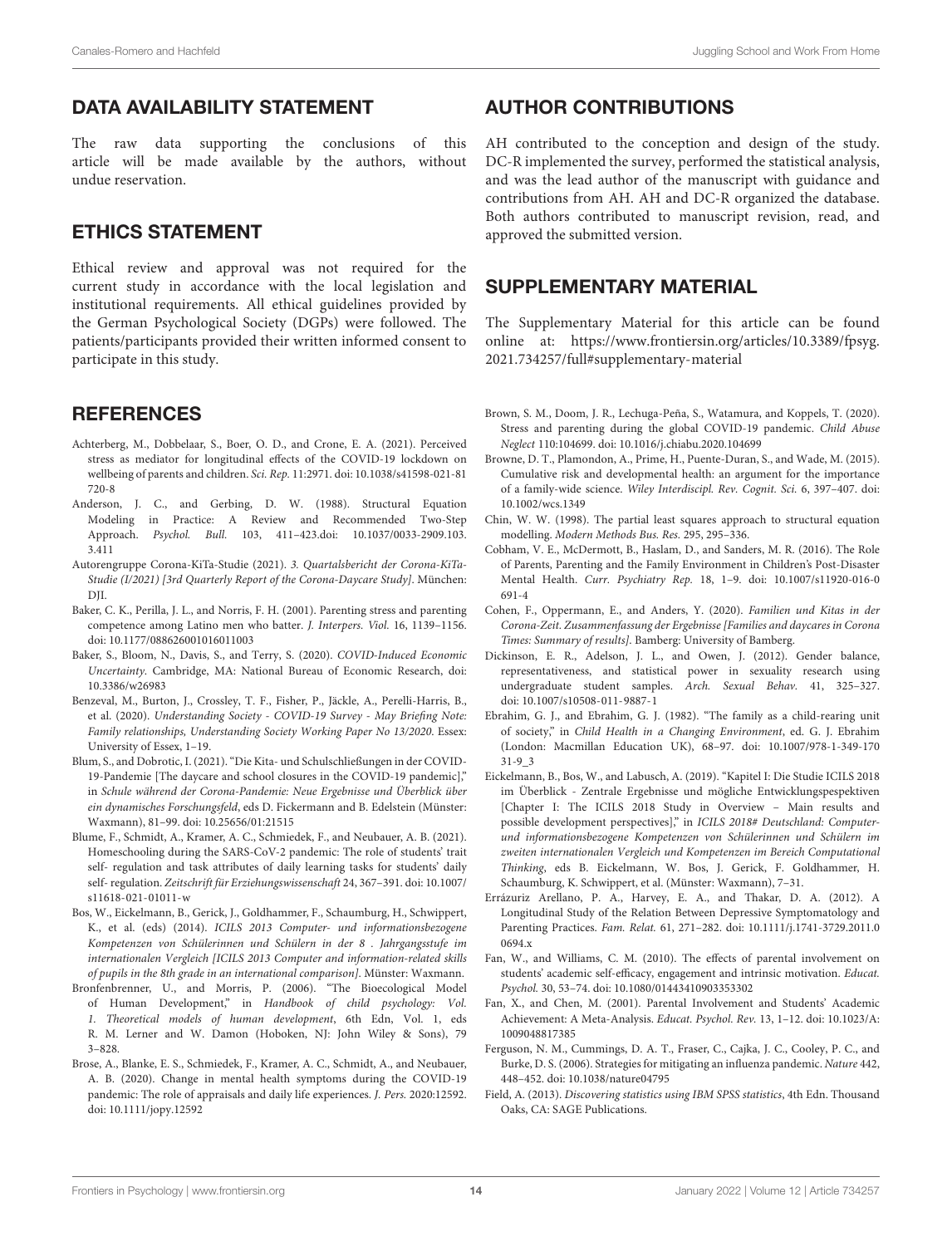- <span id="page-14-7"></span>Fiese, B. H., Tomcho, T. J., Douglas, M., Josephs, K., Poltrock, S., and Baker, T. (2002). A review of 50 years of research on naturally occurring family routines and rituals: Cause for celebration? J. Fam. Psychol. 6, 381–390. [doi: 10.1037/](https://doi.org/10.1037/0893-3200.16.4.381) [0893-3200.16.4.381](https://doi.org/10.1037/0893-3200.16.4.381)
- <span id="page-14-2"></span>Findlay, L., and Arim, R. (2020). Canadians report lower self-perceived mental health during the COVID-19 pandemic. Ottawa, ON: Statistics Canada.
- <span id="page-14-6"></span>Ford, F. R. (1983). Rules: The Invisible Family. Fam. Process 22, 135–145. [doi:](https://doi.org/10.1111/j.1545-5300.1983.00135.x) [10.1111/j.1545-5300.1983.00135.x](https://doi.org/10.1111/j.1545-5300.1983.00135.x)
- <span id="page-14-4"></span>German Language Blog (2020). The Curiosity of the Word "Homeoffice". Available online at: [https://blogs.transparent.com/german/the-curiosity-of-the-word](https://blogs.transparent.com/german/the-curiosity-of-the-word-homeoffice/)[homeoffice/](https://blogs.transparent.com/german/the-curiosity-of-the-word-homeoffice/) (accessed June 09, 2021).
- <span id="page-14-13"></span>Greenberger, E., and O'Neil, R. (1993). Spouse, Parent, Worker: Role Commitments and Role-Related Experiences in the Construction of Adults' Well-Being. Dev. Psychol. 29, 181–197. [doi: 10.1037/0012-1649.29.](https://doi.org/10.1037/0012-1649.29.2.181) [2.181](https://doi.org/10.1037/0012-1649.29.2.181)
- <span id="page-14-27"></span>Hair, J. F., Ringle, C. M., and Sarstedt, M. (2011). Journal of Marketing Theory and Practice PLS-SEM: Indeed a Silver Bullet. J. Marketing Theory Pract. 19, 139–152. [doi: 10.2753/MTP1069-6679190202](https://doi.org/10.2753/MTP1069-6679190202)
- <span id="page-14-35"></span>Heller, S., and Zuügel, O. (2020). "Schule zu Hause" in Deutschland – Bestandsaufnahme im Corona-Lockdown aus Sicht von Schuülern und Eltern ["School at home" in Germany – Inventory of the Corona-Lockdown from the perspective of students and parents]. Zürich: Accelerom AG.
- <span id="page-14-10"></span>Hobfoll, S. E. (1989). Conservation of Resources: A New Attempt at Conceptualizing Stress. Am. Psychol. 44, 513–524. [doi: 10.1037/0003-066X.44.](https://doi.org/10.1037/0003-066X.44.3.513) [3.513](https://doi.org/10.1037/0003-066X.44.3.513)
- <span id="page-14-36"></span>Huber, S. G., and Helm, C. (2020). COVID-19 and Schooling: Evaluation, Assessment and Accountability in Times of Crises-Reacting Quickly to Explore Key Issues for Policy, Practice and Research with the School Barometer. Educat. Assess. Evaluat. Accountabil. 32, 237–270. 09322-y [doi: 10.1007/s11092-020-](https://doi.org/10.1007/s11092-020-)
- <span id="page-14-16"></span>Huber, S. G., Günther, P. S., Schneider, N., Helm, C., Schwander, M., Schneider, J., et al. (2020). COVID-19 und aktuelle Herausforderungen in Schule und Bildung: Erste Befunde des Schul-Barometers in Deutschland, Österreich und der Schweiz. Bibliografische Informationen der Deutschen Nationalbibliothek [COVID-19 and current challenges in schools and educations: First findings of the school barometer in Germany, Austria and Switzerland. Bibliographic information from the German National Library]. Münster: Waxmann.
- <span id="page-14-12"></span>Huebener, M., Spieß, C. K., Siegel, N., and Wagner, G. (2020). Wohlbefinden von Familien in Zeiten von Corona: Eltern mit jungen Kindern am stärksten beeinträchtigt [Well-being of families in times of Corona: Parents with young children most affected]. DIW Wochenbericht 87, 527–537. [doi: 10.18723/diw\\_](https://doi.org/10.18723/diw_wb:2020-30-1) [wb:2020-30-1](https://doi.org/10.18723/diw_wb:2020-30-1)
- <span id="page-14-30"></span>Jeynes, W. H. (2012). A meta-analysis of the efficacy of different types of parental involvement programs for urban students. Urban Educat. 47, 706–742. [doi:](https://doi.org/10.1177/0042085912445643) [10.1177/0042085912445643](https://doi.org/10.1177/0042085912445643)
- <span id="page-14-1"></span>Johnson, A. J., Moore, Z. S., Edelson, P. J., Kinnane, L., Davies, M., Shay, D. K., et al. (2008). Household responses to school closure resulting from outbreak of influenza B, North Carolina. Emerging Infect. Dis. 14, 1024–1030. [doi: 10.3201/](https://doi.org/10.3201/eid1407.080096) [eid1407.080096](https://doi.org/10.3201/eid1407.080096)
- <span id="page-14-15"></span>Jolly, J. L., and Matthews, M. S. (2018). Educational Review The shifting landscape of the homeschooling continuum. Educ. Rev. 72, 269–280. [doi: 10.1080/](https://doi.org/10.1080/00131911.2018.1552661) [00131911.2018.1552661](https://doi.org/10.1080/00131911.2018.1552661)
- <span id="page-14-9"></span>Kaplan, D. S., Kaplan, H. B., and Liu, X. (2001). Influence of parents' self-feelings and expectations on children's academic performance. J. Educ. Res. 94, 360–370. [doi: 10.1080/00220670109598773](https://doi.org/10.1080/00220670109598773)
- <span id="page-14-0"></span>Kilbourne, E. D. (2006). Influenza Pandemics of the 20th Century. Emerg. Infect. Dis. 12:9. [doi: 10.3201/eid1201.051254](https://doi.org/10.3201/eid1201.051254)
- <span id="page-14-26"></span>Kline, R. B. (2005). Principles and Practice of Structural Equation Modeling, 2nd Edn. New York, NY: Guilford Press.
- <span id="page-14-24"></span>Krohne, H. W., Egloff, B., Kohlmann, C.-W., and Tausch, A. (1996). Untersuchungen mit einer deutschen Version der "Positive and Negative Affect Schedule" (PANAS) [Investigations with a German version of the Positive and Negative Affect Schedule (PANAS)]. Diagnostica 42, 139–156. [doi: 10.1037/](https://doi.org/10.1037/t49650-000) [t49650-000](https://doi.org/10.1037/t49650-000)
- <span id="page-14-14"></span>Letzel, V., Pozas, M., and Schneider, C. (2020). Energetic Students, Stressed Parents, and Nervous Teachers: A Comprehensive Exploration of Inclusive Homeschooling During the COVID-19 crisis. Open Educat. Stud. 2, 159–170. [doi: 10.1515/edu-2020-0122](https://doi.org/10.1515/edu-2020-0122)
- <span id="page-14-37"></span>Lorenz, R., Lepper, C., Brüggemann, T., and McElvany, N. (2020). Unterricht während der Corona-Pandemie: Lehrkräftebefragung Ergebnisse Teil 1 "Der Unterricht" [Teaching during the Corona pandemic: Results of a teacher survey, Part 1 " The Teaching"]. Dortmund: Institut für Schulentwicklung.
- <span id="page-14-20"></span>Martarelli, C. S., Pacozzi, S. G., Bieleke, M., and Wolff, W. (2021). High Trait Self-Control and Low Boredom Proneness Help COVID-19 Homeschoolers. Front. Psychol. 12:594256. [doi: 10.3389/fpsyg.2021.594256](https://doi.org/10.3389/fpsyg.2021.594256)
- <span id="page-14-11"></span>Masten, A. S., and Motti-Stefanidi, F. (2020). Multisystem Resilience for Children and Youth in Disaster: Reflections in the Context of COVID-19. Advers. Resil. Sci. 1, 95–106. [doi: 10.1007/s42844-020-00010-w](https://doi.org/10.1007/s42844-020-00010-w)
- <span id="page-14-32"></span>Miller, J. J., Cooley, M. E., and Mihalec-Adkins, B. P. (2020). Examining the Impact of COVID-19 on Parental Stress: A Study of Foster Parents. Child Adolesc. Soc. Work J. 2020, 1–10. [doi: 10.1007/s10560-020-00725-w](https://doi.org/10.1007/s10560-020-00725-w)
- <span id="page-14-23"></span>Möhring, K., Naumann, E., Reifenscheid, M., Wenz, A., Rettig, T., Krieger, U., et al. (2021). The COVID-19 pandemic and subjective well-being: longitudinal evidence on satisfaction with work and family. Eur. Soc. 23, S601–S617. [doi:](https://doi.org/10.1080/14616696.2020.1833066) [10.1080/14616696.2020.1833066](https://doi.org/10.1080/14616696.2020.1833066)
- <span id="page-14-21"></span>Parczewska, T. (2020). Difficult situations and ways of coping with them in the experiences of parents homeschooling their children during the COVID-19 pandemic in Poland. Education 2020, 1–12. [doi: 10.1080/03004279.2020.](https://doi.org/10.1080/03004279.2020.1812689) [1812689](https://doi.org/10.1080/03004279.2020.1812689)
- <span id="page-14-5"></span>Patterson, J. M. (2002). Integrating family resilience and family stress theory. J. Marriage Fam. 64, 349–360. [doi: 10.1111/j.1741-3737.2002.0](https://doi.org/10.1111/j.1741-3737.2002.00349.x) 0349 x
- <span id="page-14-17"></span>Porsch, R., and Porsch, T. (2020). Fernunterricht als Ausnahmesituation [Distancelearning as an exceptional situation]. Die Deutsche Schule 61–78. [doi: 10.31244/](https://doi.org/10.31244/9783830992318.03) [9783830992318.03](https://doi.org/10.31244/9783830992318.03)
- <span id="page-14-3"></span>Prime, H., Wade, M., and Browne, D. T. (2020). Risk and resilience in family well-being during the COVID-19 pandemic. Am. Psychol. 75, 631–643. [doi:](https://doi.org/10.1037/amp0000660) [10.1037/amp0000660](https://doi.org/10.1037/amp0000660)
- <span id="page-14-33"></span>Ren, J., Li, X., Chen, S., Chen, S., and Nie, Y. (2020). The Influence of Factors Such as Parenting Stress and Social Support on the State Anxiety in Parents of Special Needs Children During the COVID-19 Epidemic. Front. Psychol. 11:565393. [doi: 10.3389/fpsyg.2020.565393](https://doi.org/10.3389/fpsyg.2020.565393)
- <span id="page-14-31"></span>Sacher, W., Berger, F., and Guerrini, F. (2019). Schule und Eltern – eine schwierige Partnerschaft. Wie Zusammenarbeit gelingt [School and Parents – a difficult partnership]. Stuttgart: Kohlhammer.
- <span id="page-14-34"></span>Sander, A., Schäfer, L., and van Ophuysen, S. (2020). Erste Ergebnisse aus dem Projekt "Familiäre Lernbegleitung in Zeiten von Schulschließungen aufgrund der Corona- Pandemie (FamiLeb)"–Eine online-Befragung von Eltern in NRW [First results of the Project: "Family learning support in times of school closings due to the corona pandemic (FamiLeb)" – An online survey of parents in NRW]. Münster: Universität Münster.
- <span id="page-14-22"></span>Schade, H. M., Digutsch, J., Kleinsorge, T., and Fan, Y. (2021). Having to Work from Home: Basic Needs, Well-Being, and Motivation. Int. J. Environ. Res. Public Health 18:5149. [doi: 10.3390/ijerph18105149](https://doi.org/10.3390/ijerph18105149)
- <span id="page-14-8"></span>Schweizer Bundesrat (2020). Bundesrat verschärft Massnahmen gegen das Coronavirus zum Schutz der Gesundheit und unterstützt betroffene Branchen [Federal Council tightened measures against the coronavirus to protect health and supports affected industries] [Media release]. Available online at: [https://www.admin.ch/gov/de/start/dokumentation/medienmitteilungen/](https://www.admin.ch/gov/de/start/dokumentation/medienmitteilungen/bundesrat.msg-id-78437.html) [bundesrat.msg-id-78437.html](https://www.admin.ch/gov/de/start/dokumentation/medienmitteilungen/bundesrat.msg-id-78437.html) (accessed March 13, 2020).
- <span id="page-14-29"></span>Sheldon, S. B., and Epstein, J. L. (2005). Involvement Counts: Family and Community Partnerships and Mathematics Achievement. J. Educat. Res. 98, 196–207. [doi: 10.3200/JOER.98.4.196-207](https://doi.org/10.3200/JOER.98.4.196-207)
- <span id="page-14-18"></span>Steinmayr, R., Lazarides, R., Weidinger, A. F., and Christiansen, H. (2021). Teaching and learning during the first COVID-19 school lockdown: Realization and associations with parent-perceived students' academic outcomes: A study and preliminary overview. Zeitschrift Fur Padagogische Psychol. 35, 85–106. [doi: 10.1024/1010-0652/a000306](https://doi.org/10.1024/1010-0652/a000306)
- <span id="page-14-25"></span>Team R Studio (2020). RStudio: Integrated Development Environment for R. Boston, MA: PBC.
- <span id="page-14-28"></span>Thompson, E. R. (2007). Development and validation of an internationally reliable short-form of the Positive and Negative Affect Schedule (PANAS). J. Cross Cult. Psychol. 38, 227–242. [doi: 10.1177/0022022106297301](https://doi.org/10.1177/0022022106297301)
- <span id="page-14-19"></span>Ulrich, M., Hachfeld, A., and Möhrke, P. (in press). Gemeinsame Bildungsverantwortung in der Corona-Pandemie: Einschätzungen von Lehrpersonen und Eltern während der Schulschließungen [Joint responsibility